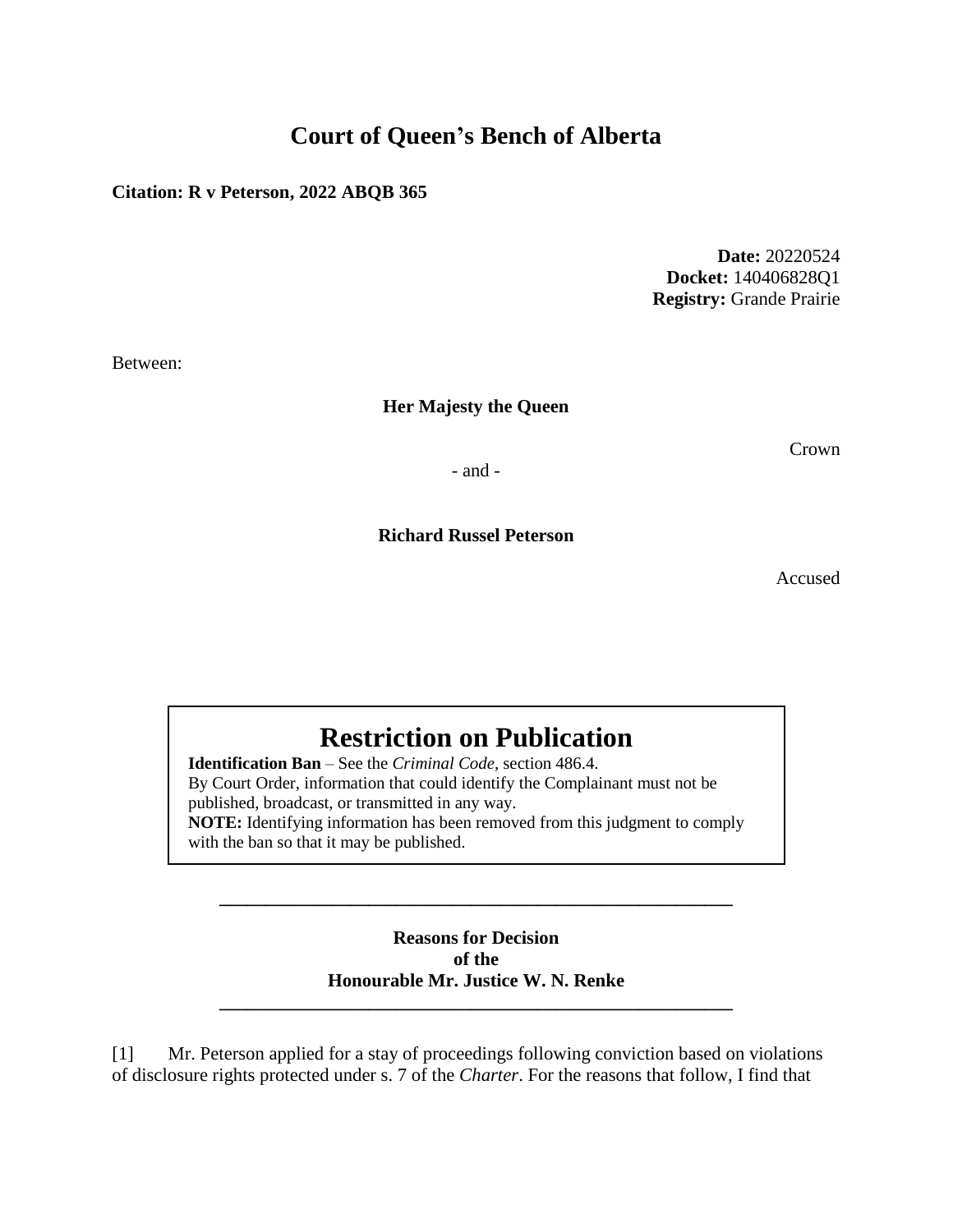Mr. Peterson's s. 7 rights were violated. The appropriate remedy is not a stay but a declaration of a mistrial and a disclosure order.

I will review the background to the application, my jurisdiction to hear the application,  $\lceil 2 \rceil$ the governing principles, and the expert testimony in the application before providing my assessment.

## **Table of Contents**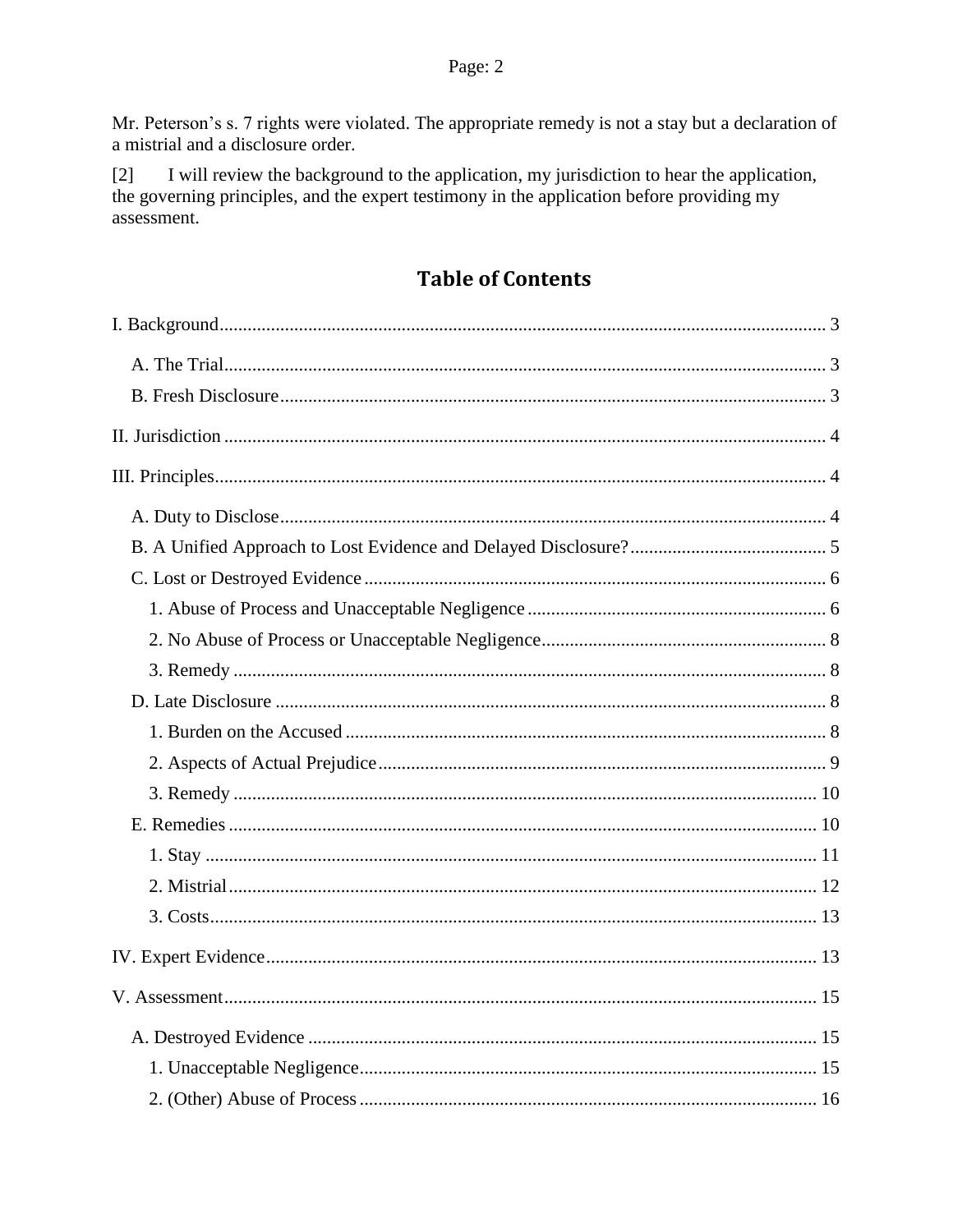## <span id="page-2-1"></span><span id="page-2-0"></span>**I. Background**

## **A. The Trial**

[3] On June 15, 2021, Mr. Peterson was tried on one count of sexual assault alleged to have occurred on March 29, 2014. On June 16, 2021, I convicted Mr. Peterson. I ordered a presentence report and adjourned to set a date for sentencing.

## **B. Fresh Disclosure**

<span id="page-2-2"></span>[4] Mr. Peterson retained new (current) counsel following conviction. Counsel made inquiries with the Crown respecting disclosure and requested "materials related to the sexual assault kit obtained by the RCMP in relation to this investigation." A sexual assault kit had been completed with the Complainant on March 29, 2014 after the alleged offence.

[5] On September 23, 2021, the Crown disclosed an updated General Report from Cst. Milleker (Froese) of the RCMP, the lead investigator. This report contained a previously undisclosed third page, stating the following:

2014/05/01

Cst. MILLEKER had previously called the Lab about sending in the sexual assault kit. They said they required Eric JOHNSON's DNA [Mr. Johnson was the Complainant's then-boyfriend] to exempt his DNA from the kit ....

2014/05/02

2100 Cst. MILLEKER spoke with [the Complainant] and she does not want to involve JOHNSON's DNA and she understands the kit will not be analyzed without it. She understands the investigation is now complete and attempts to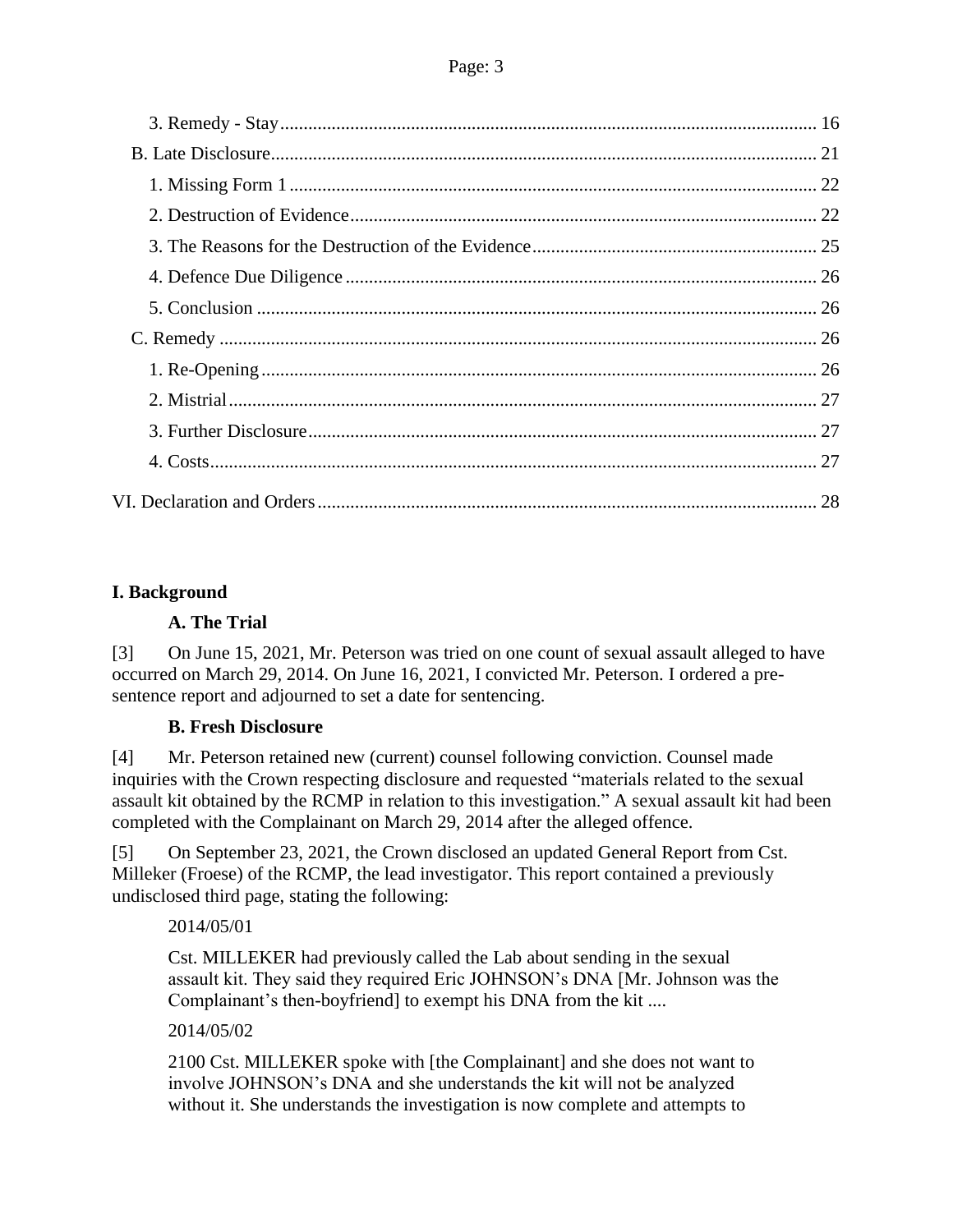locate PETERSON have been unsuccessful. She was notified a warrant is out for the arrest of PETERSON and appreciates all the help with the investigation.

An email was sent to Jim HENDRY [the exhibits custodian] to destroy the kit.

[6] On September 30, 2021, Defence Counsel received additional fresh disclosure, Exhibit Reports respecting physical evidence obtained by the RCMP as well as forms 2, 3, and 4 from the sexual assault kit. Form 1, it appears, contained notes by a physician or nurse. The hospital where the sexual assault kit was completed, it also appears, has or had custody of this document.

[7] A March 31, 2014 Exhibit Report and the form 4 referred to "pink pj pants" seized from the Complainant (PE002). These pants were worn by the Complainant at the time of the material events. This Exhibit Report also referred to the "sex assault kit" (PE001). Another Exhibit Report dated March 31, 2014 referred to a "shirt" (PE003). The previously-disclosed p. 2 of the General Report stated that at 1845 the Complainant "attended detachment and gave Cst. FESCHUK her t-shirt she was wearing at the time of the assault and Cst. MILLEKER took it to the exhibit locker and locked it up after sealing and labelling the paper bag. The shirt, however, was left at the house all day without supervision."

[8] The Exhibit Reports confirmed that PE001, PE002, and PE003 were destroyed on May 12, 2014.

[9] Thus, Defence Counsel's inquiries yielded confirmation of:

- destroyed evidence the sexual assault kit, the Complainant's pj pants, and the Complainant's shirt, and
- late-disclosed evidence p. 3 of the General Report, forms 2, 3, and 4, and the Exhibit Reports.

[10] Mr. Peterson applied for a stay of proceedings based on the evidence destruction and the late disclosure.

## <span id="page-3-0"></span>**II. Jurisdiction**

[11] The Crown and Defence accepted, and I find that I had jurisdiction to hear this application. While I had convicted Mr. Peterson, I had not yet sentenced him, and I was not "*functus*." See *R v Geick*, 2022 ABQB 92, Ho J, as she then was, at paras 1, 14; *R v Sauverwald*, 2019 ABQB 482, Antonio J, as she then was, at para 21, rev'd other grounds 2020 ABCA 388 (see para  $113(CA)$ ).

## <span id="page-3-2"></span><span id="page-3-1"></span>**III. Principles**

## **A. Duty to Disclose**

[12] Under s. 7 of the *Charter*, "Everyone has the right to life, liberty and security of the person and the right not to be deprived thereof except in accordance with the principles of fundamental justice." An aspect of "fundamental justice" is an accused's right to make full answer and defence. "Full answer and defence encompasses the right to meet the case presented by the prosecution, advance a case for the defence, and make informed decisions on procedural and other matters which affect the conduct of the defence:" *R v Girimonte*, 1997 CarswellOnt 4855, 121 CCC (3d) 33 (CA), Doherty JA at para 15 (CarswellOnt).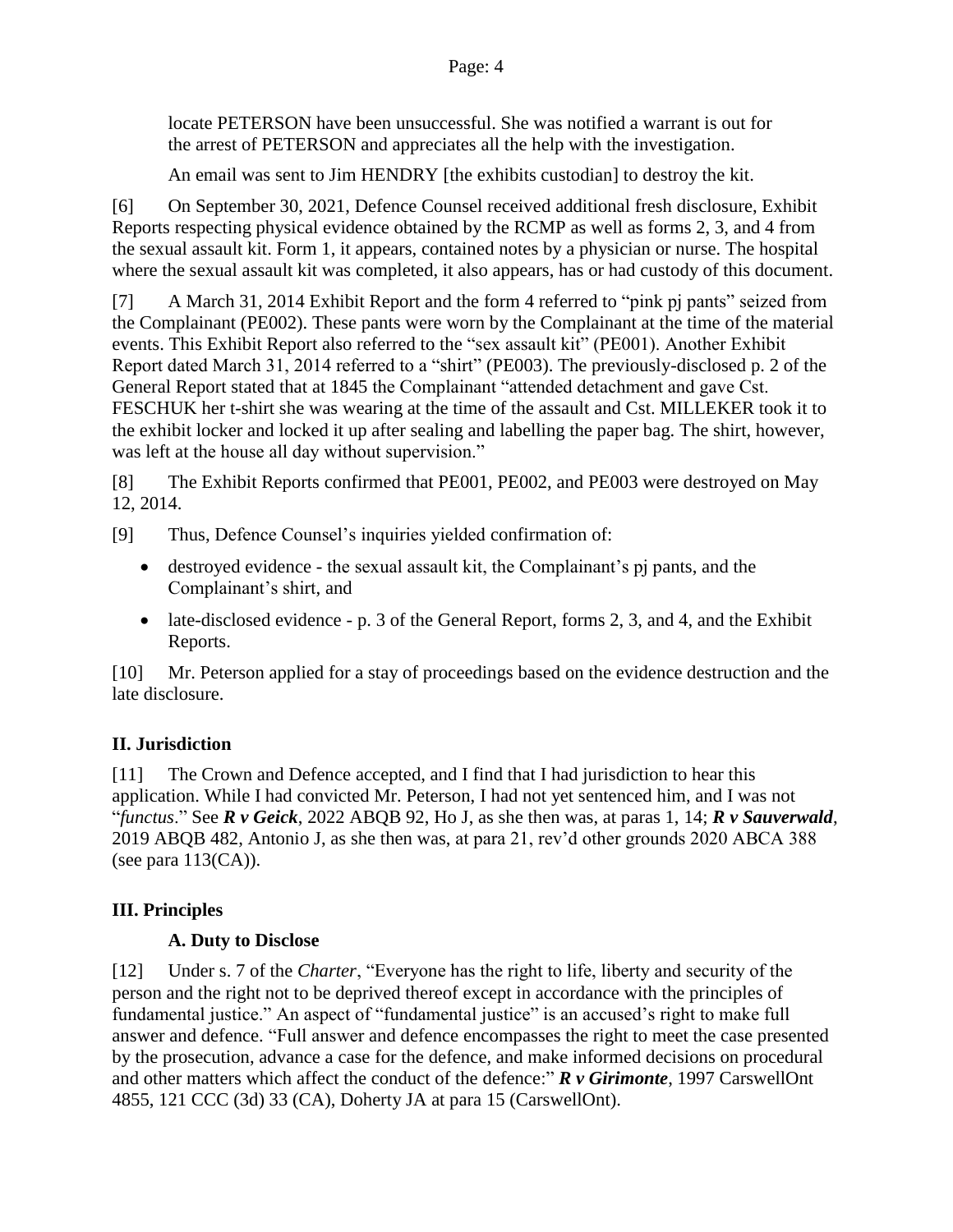[13] To make full answer and defence, the accused requires disclosure. The Crown is therefore obligated to disclose all relevant information in its possession to the accused and the accused has the right to receive this information. In *R v Bjelland*, 2009 SCC 38, Justice Rothstein wrote as follows at para 20:

[20] .... The purpose underlying the Crown's obligation to disclose is explained by Rosenberg J.A. in *R. v. Horan*, 2008 ONCA 589, 237 C.C.C. (3d) 514, at para. 26:

Put simply, disclosure is a means to an end. Full prosecution disclosure is to ensure that the accused receives a fair trial, that the accused has an adequate opportunity to respond to the prosecution case and that in the result the verdict is a reliable one.

"Information is relevant for the purposes of the Crown's disclosure obligation if there is a reasonable possibility that withholding the information will impair the accused's right to make full answer and defence:" *Girimonte* at para 15; *R v Egger*, [1993] 2 SCR 451, Sopinka J at 467).

[14] A corollary of the Crown's duty to disclose is the duty of the investigating State authority - typically the police - to disclose all material pertaining to its investigation of the accused: *R v McNeil*, 2009 SCC 3, Charron J at para 14.

[15] A further corollary is the duty of the police and Crown to preserve evidence for disclosure purposes: *R v FCB*, 2000 NSCA 35, Roscoe JA at para 10; *R v Bero* 2000 CanLII 16956, 151 CCC (3d) 545 (ON CA), Doherty JA at para 30 (CanLII); *R v KDS*, 2021 SKCA 84, Jackson JA at para 84.

[16] In this case, evidence was destroyed before trial and disclosure occurred late.

## **B. A Unified Approach to Lost Evidence and Delayed Disclosure?**

<span id="page-4-0"></span>[17] The Crown submitted at para 4 of the Memorandum of the Crown Respondent (MCR) that:

4. The existence of late or destroyed evidence, in and of itself, is insufficient to establish a breach of the accused's rights under s. 7. The Applicant must show that such disclosure impacting his ability to make full answer and defence. Alternatively, the Applicant can show that these actions rendered the trial process unfair.

The Crown contended that *Bjelland* had unified the destroyed evidence and late-disclosure jurisprudence.

[18] I disagree. I note that this argument was rejected in *KDS* at paras 96-100. The Crown's contention is not wholly incorrect but oversimplifies.

[19] In my opinion, the Alberta authorities relied on by the Crown do not support the proposition for which they were advanced. The authorities were, for the most part, late disclosure cases only. *Bjelland* itself was a late disclosure case. I accept that the Alberta authorities were correctly decided on their facts: *R v Mamouni*, 2017 ABCA 347 at para 42 and para 4 ("The appellant secondly submits that, during the trial, there were a number of instances of delay in Crown disclosure....") see also the trial decision, 2015 ABQB 40 at para 259; *R v Blanchard*,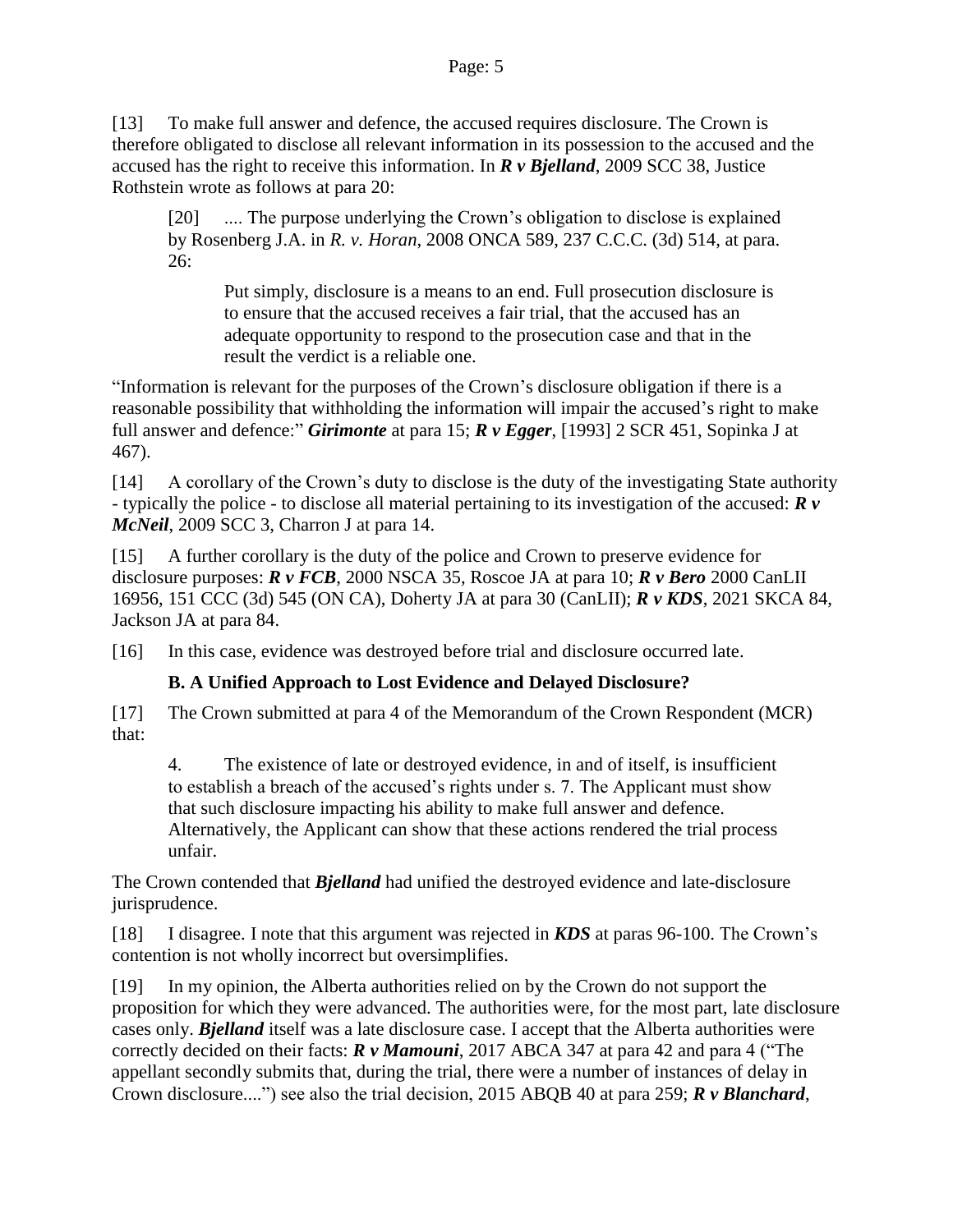2017 ABQB 512, Macklin J at paras 13, 23; *R v Sawchuk*, 2015 ABQB 40, Horner J at paras 259 (not only late disclosure but disclosure lost through non-negligent destruction and third-party lost evidence, e.g., paras 13, 22, 45, 80, 85); *R v McCoy*, 2016 ABQB 240, Dario J (nonrecording, as opposed to lost recording, at paras 72-74); *R v Souvie*, 2016 ABQB 89, Pentelechuk J, as she then was, at paras 56, 59; *R v RPS*, 2010 ABQB 418, Thomas J (not only late disclosure but misrepresentations about the state of disclosure, paras 8, 10, 14, 20-21, 26, 28- 30, 61).

[20] I agree with Judge Semenuk's observation in *R v BE*, 2016 ABPC 91 at para 117 that the principles relating to destroyed relevant evidence and late-disclosed relevant evidence are distinct.

[21] Three sets of distinctions must be respected –

- the distinction between a s. 7 violation and the remedy for that violation
- the distinctions between a s. 7 claim based on lost evidence and a claim based on late disclosure
- the distinctions between a s. 7 claim based on evidence lost through unacceptable negligence or abuse of process and a s. 7 claim based on evidence lost but not through unacceptable negligence or abuse of process.

<span id="page-5-0"></span>I'll begin with the two types of lost evidence claims.

## **C. Lost or Destroyed Evidence**

#### **1. Abuse of Process and Unacceptable Negligence**

<span id="page-5-1"></span>[22] A section 7 lost or destroyed evidence claim may be based on the at-fault conduct of the Crown or police. Justice Sopinka's decision in *R v La*, [1997] 2 SCR 680 at paras 22 and 30 suggests that the s. 7 violation is founded on abuse of process. An abuse of process may result from "unacceptable negligence" or from intentional or other abusive conduct:

22 .... An abuse of process, however, is not limited to conduct of officers of the Crown which proceeds from an improper motive .... Accordingly, other serious departures from the Crown's duty to preserve material that is subject to production may also amount to an abuse of process notwithstanding that a deliberate destruction for the purpose of evading disclosure is not established. In some cases an unacceptable degree of negligent conduct may suffice.

[23] A claim for *Charter* relief based on evidence lost or destroyed evidence due to unacceptable negligence or (other) abuse of process has the following elements:

#### **(a) Burden on the Accused**

[24] The accused must establish on a balance of probabilities that

(a) the police or Crown were in possession of the evidence,

- (b) the evidence was "relevant" in the *Stinchcombe* sense,
- (c) the evidence has been lost or destroyed.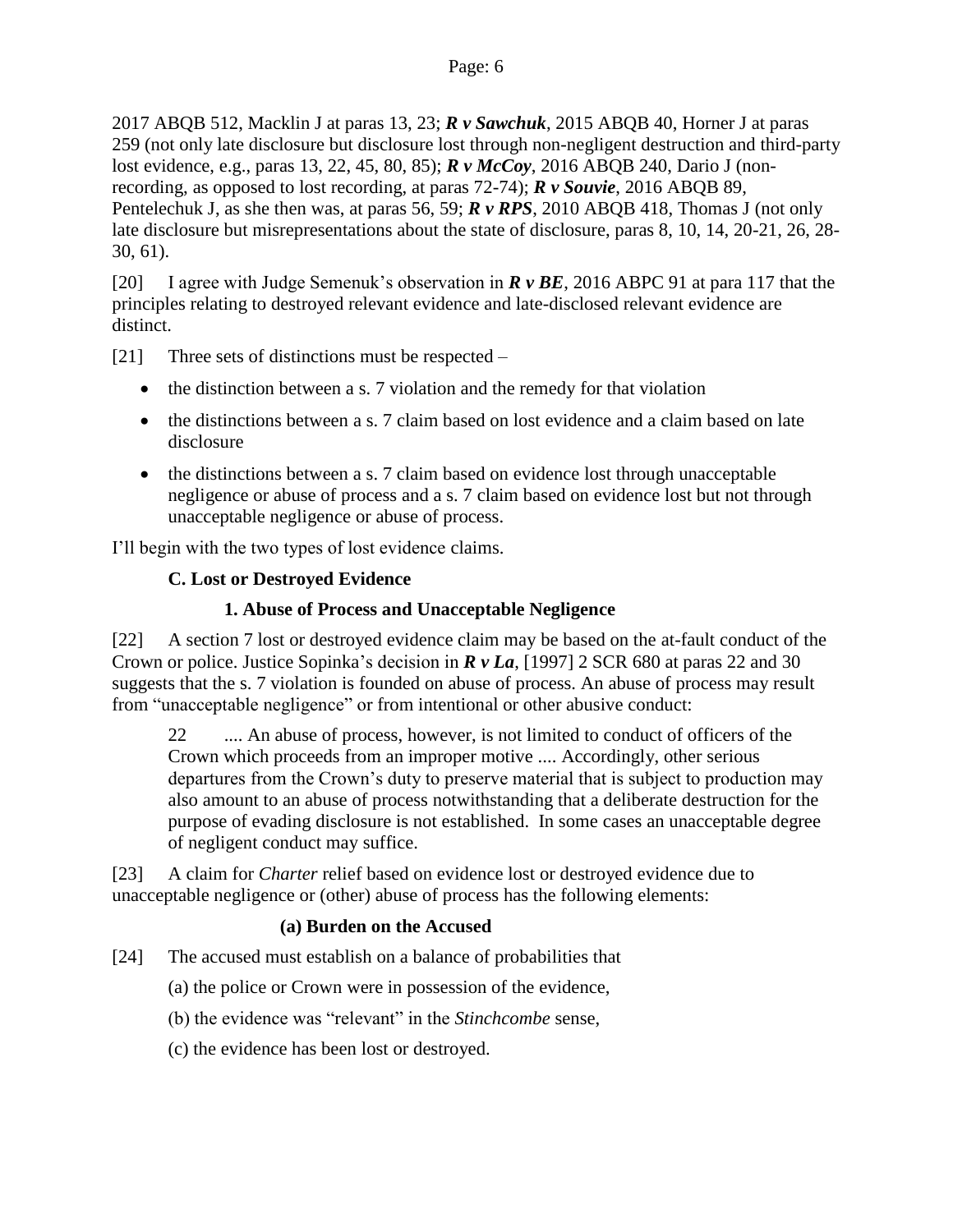## **(b) Burden on the Crown**

[25] The burden then shifts to the Crown to provide a satisfactory explanation for the loss or destruction. "Where a *Charter* applicant has shown that disclosable evidence has been lost, a *Charter* breach contrary to s. 7 will be found unless the Crown has provided a satisfactory explanation for that loss, thereby demonstrating that an abuse of process has not occurred:" *R v Janeiro*, 2022 ONCA 118, Paciocco JA at para 10.

## **(i) Unacceptable Negligence**

[26] If the evidence supports the loss or destruction of evidence through error, the trial judge must determine whether the Crown has established that the loss or destruction was *not* caused by "unacceptable negligence." "Unacceptable negligence" requires a greater degree of fault than mere or simple negligence or civil negligence: *R v Adem*, 2017 ABQB 6, Gates J at para 87; *R v MacNeil*, 2022 ABQB 309, Jerke J at para 26(7); *R v Dessouza*, 2012 ONSC 465, Ricchetti, J at para 107.

[27] In making the determination,

- the trial judge must have regard to all the circumstances.
- the main consideration is whether the Crown or police took reasonable steps in the circumstances to preserve the evidence for disclosure.
- the degree of care required is proportional to the materiality (significance) and the nature of the evidence.

See *La* at paras 20, 21; *Janeiro* at para 108; *R v Hersi*, 2019 ONCA 94, Doherty JA at para 26, app. for ext. of time to file app. for leave to appeal denied (and app. for leave to appeal would have been denied regardless), 2020 CanLII 27697 (SCC); *R v Abreha*, 2019 ONCA 392 at para 11; *R v Cloutier*, 2011 ONCA 484 at para 71; *Bero* at para 30; *KDS* at paras 60, 84-85; *R v Cathcart*, 2019 SKCA 90, Kalmakoff JA at paras 27 to 29; *FCB* at para 10; *Adem* at para 85; *MacNeil* at para 26(6); *R v Mathieu*, 2016 ABQB 604, Tilleman J at paras 52-53.

## **(ii) (Other) Abuse of Process**

[28] If the record supports a determination that the evidence was lost or destroyed through conduct other than error or negligence, the Crown bears the burden of establishing that the loss or destruction was not caused by conduct amounting to (another type of) abuse of process: *Janeiro* at para 107; *Mathieu* at paras 54-55. Justice Sopinka wrote as follows at para 22 of *La*:

22 What is the conduct arising from failure to disclose that will amount to an abuse of process? By definition it must include conduct on the part of governmental authorities that violates those fundamental principles that underlie the community's sense of decency and fair play. The deliberate destruction of material by the police or other officers of the Crown for the purpose of defeating the Crown's obligation to disclose the material will, typically, fall into this category ....

In *R v Nixon*, 2011 SCC 34 at para 36, identified two categories of abuse of process which would be caught by s. 7 of the *Charter*: (1) prosecutorial conduct affecting the fairness of the trial; and (2) prosecutorial conduct that "contravenes fundamental notions of justice and thus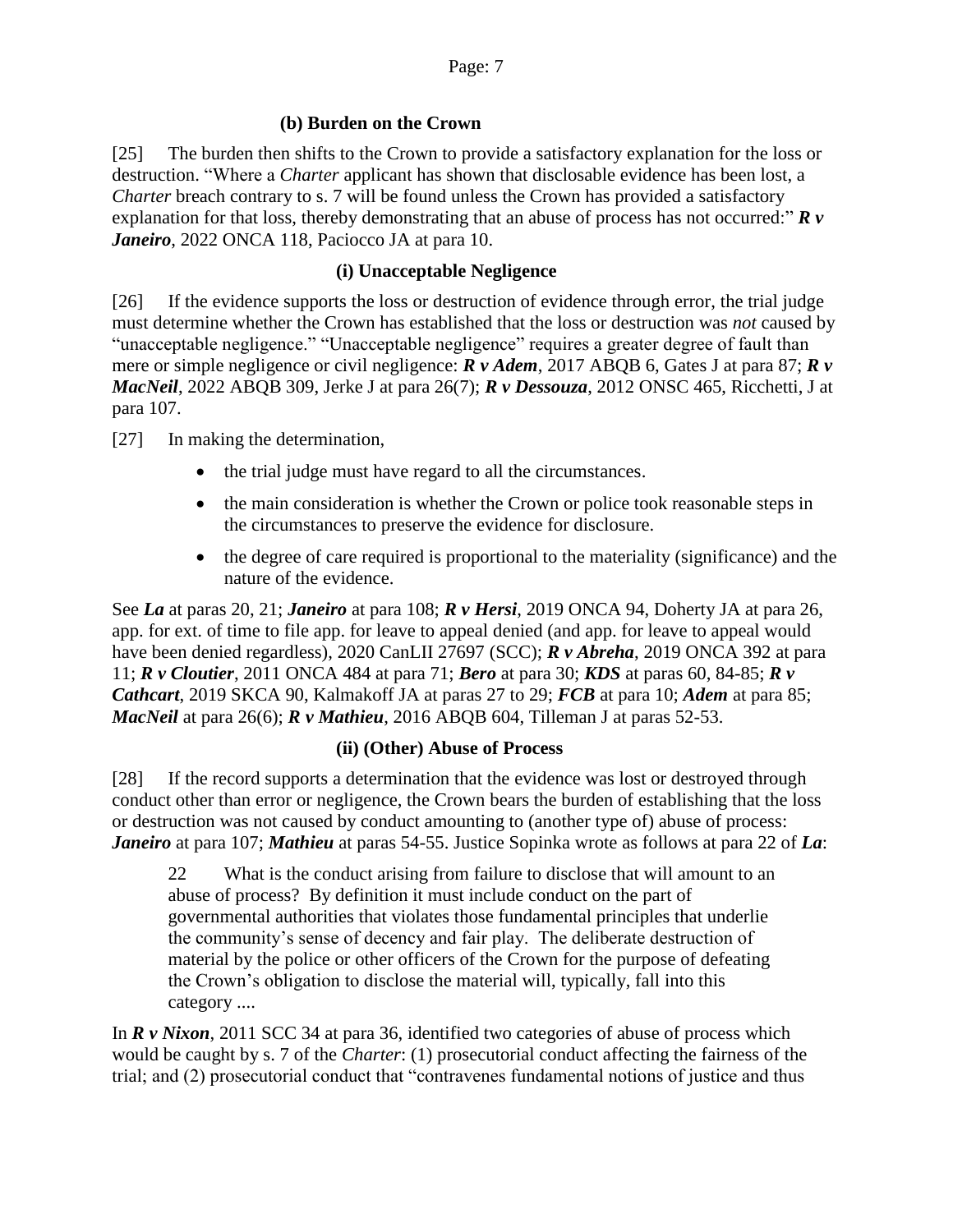<span id="page-7-0"></span>undermines the integrity of the judicial process." See also *R v Jennings*, 2018 ABQB 583, Shelley J at paras 36, 38.

## **2. No Abuse of Process or Unacceptable Negligence**

## **(a) No Finding of Abuse of Process or Unacceptable Negligence**

[29] If the Crown's explanation satisfies the trial judge that the loss or destruction of the evidence did not occur through unacceptable negligence or another type of abuse of process, the duty to disclose has not been violated: *BE* at para 119.

## **(b) Actual Prejudice**

[30] However, the determination that the duty to disclose has not been violated by unacceptable negligence or abuse of process does not foreclose a further s. 7 claim. Even if the duty to disclose has not been violated, the accused may establish that the loss or destruction of the evidence violates the right to make full answer and defence protected under s. 7 by proving actual prejudice to the ability to make full answer and defence: *La* at paras 24-25; *KDS* at para 97; *Adem* at para 85; *BE* at paras 119, 120; *Cloutier* at para 71. In *Janeiro*, Justice Paciocco wrote as follows at para 109:

[109] Alternatively, a *Charter* applicant will succeed even in the face of a satisfactory explanation for the loss or destruction of evidence if they establish that the lost evidence is so important that its loss undermines the fairness of the trial: *La*, at para. 24. This is a difficult hurdle. In *Bero*, at paras. 49, 52, Doherty J.A. made it clear that showing a reasonable possibility that the lost evidence could have assisted the defence is not enough to establish that the right to full answer and defence has been undermined. This is so even though the inability to determine whether the lost evidence was harmful, neutral, or helpful to the defence may arise because of the loss of the evidence by the police. In order to demonstrate irremediable prejudice when seeking a remedy, a *Charter* applicant must establish that the evidence would have played an important role in their defence. I see no reason why the same standard would not apply in determining whether a *Charter* breach occurred on the basis that the loss of evidence undermined the fairness of the trial.

## **3. Remedy**

<span id="page-7-1"></span>[31] The determination that s. 7 has been violated by unacceptable negligence or other abuse of process does not, by itself, decide the remedy under s. 24(1): *KDS* at para 100; *Cloutier* at para 71. Remedies shall be discussed below.

## **D. Late Disclosure**

<span id="page-7-3"></span><span id="page-7-2"></span>[32] A claim for *Charter* relief based on late disclosure has the following elements:

## **1. Burden on the Accused**

- [33] The accused must establish on the balance of probabilities that
	- (a) the police or Crown were in possession of the evidence,
	- (b) the evidence was "relevant" in the *Stinchcombe* sense,
	- (c) disclosure was "late," and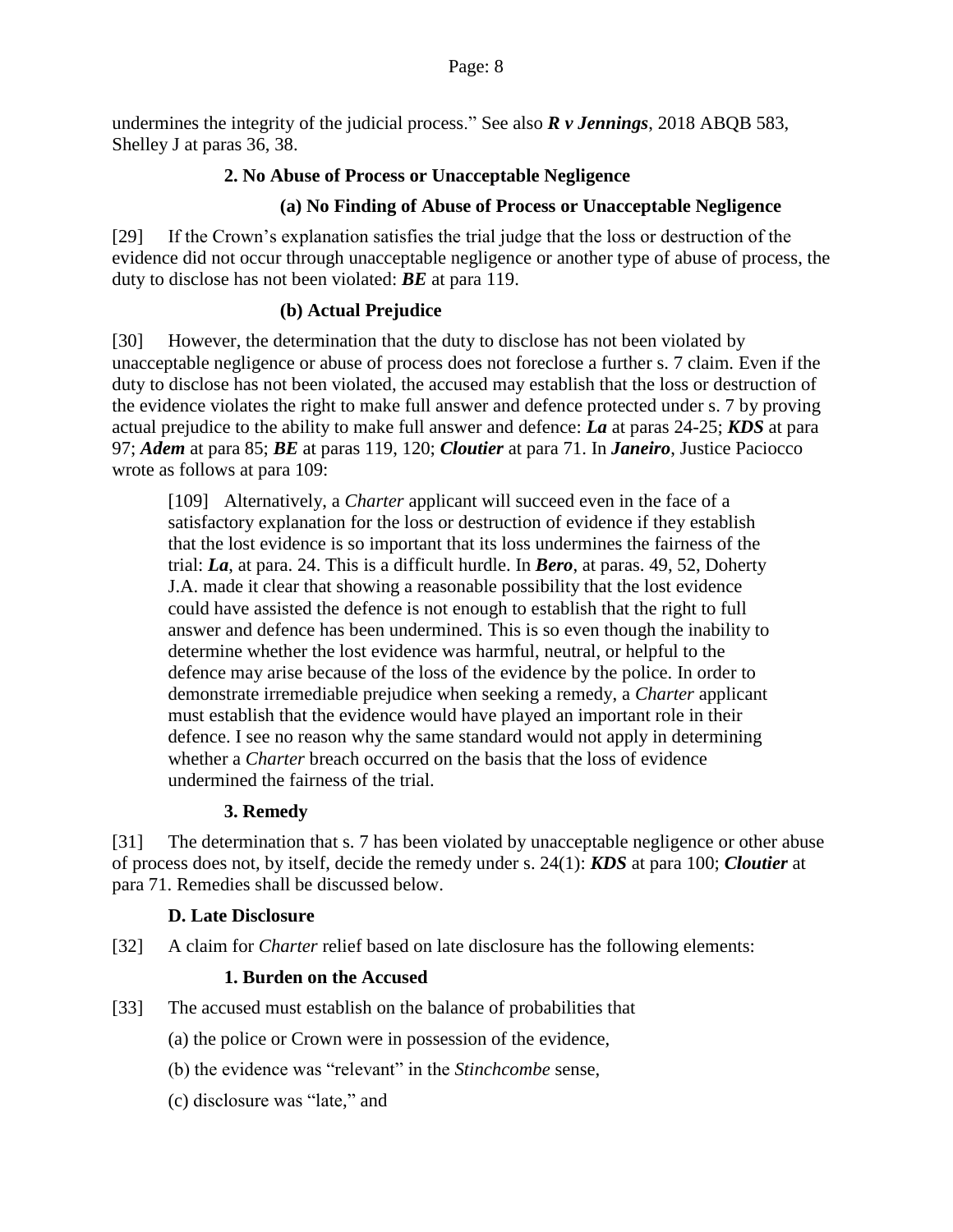(d) the accused suffered "actual prejudice" to the right to make full answer and defence, in the sense of a "reasonable possibility" that the non-disclosure affected the outcome at trial or the overall fairness of the trial process.

Proof of these matters will establish a s. 7 violation. Proof of late disclosure alone will not. In *R v*  **Dixon**, [1998] 1 SCR 244, Justice Cory wrote at para 24 that "[i]t does not automatically follow that solely because the right to disclosure was violated, the Charter right to make full answer and defence was impaired." Hence the requirement to show actual prejudice: *R v Barra*, 2021 ONCA 568, at para 138; *R v Wollach*, 2022 ABCA 95 at para 26-27; *R v Truong*, 2020 ABQB 716, Devlin J at paras 69-71; *Sawchuk* at para 31; *Adem* at para 83; *Cathcart* at para 27.

[34] In *Bjelland*, Justice Rothstein wrote at paras 20-21 that:

[20] Before being entitled to a remedy under s. 24(1), the party seeking such a remedy must establish a breach of his or her *Charter* rights. In a case of late disclosure, the underlying *Charter* infringement will normally be to s. 7 ....

[21] However, the Crown's failure to disclose evidence does not, in and of itself, constitute a violation of s. 7. Rather, an accused must generally show "actual prejudice to [his or her] ability to make full answer and defence" (*R. v. O'Connor*, [1995] 4 S.C.R. 411, at para. 74) in order to be entitled to a remedy under s. 24(1).

In *Dixon*, Justice Cory wrote at para 22 that:

[22] ..... where an accused demonstrates a reasonable possibility that the undisclosed information could have been used in meeting the case for the Crown, advancing a defence or otherwise making a decision which could have affected the conduct of the defence, he has also established the impairment of his *Charter* right to disclosure.

At para 34, Justice Cory wrote that:

[34] .... Imposing a test based on a reasonable possibility strikes a fair balance between an accused's interest in a fair trial and the public's interest in the efficient administration of justice. It recognizes the difficulty of reconstructing accurately the trial process, and avoids the undesirable effect of undermining the Crown's disclosure obligations. This would be the result if the Crown were placed in a better position by withholding rather than disclosing information of relatively low probative value. However, the reasonable possibility to be shown under this test must not be entirely speculative. It must be based on reasonably possible uses of the non‑disclosed evidence or reasonably possible avenues of investigation that were closed to the accused as a result of the non-disclosure. If this possibility is shown to exist, then the right to make full answer and defence was impaired.

<span id="page-8-0"></span>See also *Barra* at para 140; *Wollach* at paras 28, 36.

## **2. Aspects of Actual Prejudice**

[35] Actual prejudice must be considered in a two-step analysis. The first step considers the effect of late disclosure on the reliability of the conviction. The second step considers the overall effect of the late disclosure on trial fairness. Justice Cory wrote as follows at para 36 of *Dixon*: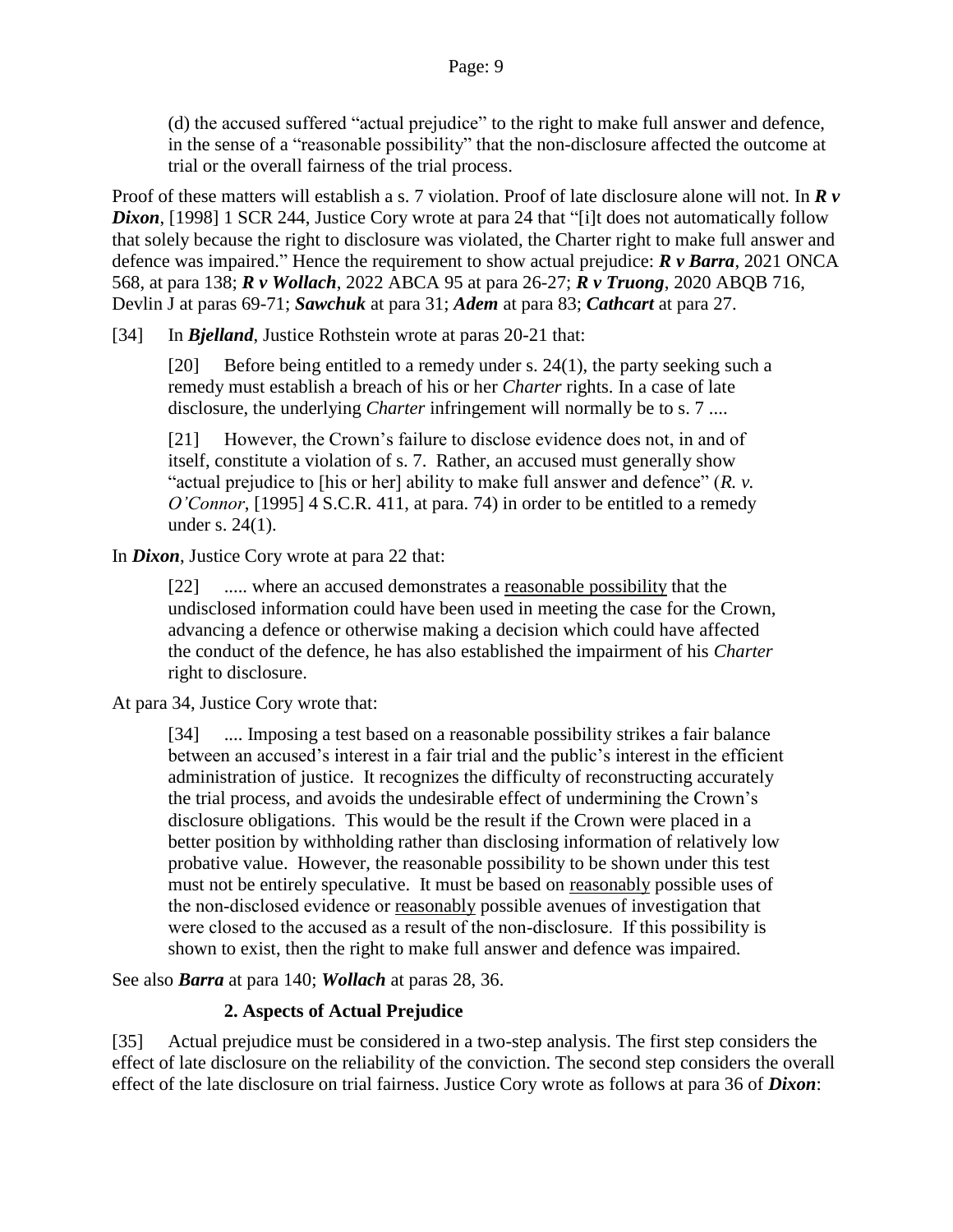36 Thus, in order to determine whether the right to make full answer and defence was impaired, it is necessary to undertake a two‑step analysis based on these considerations. First, in order to assess the reliability of the result, the undisclosed information must be examined to determine the impact it might have had on the decision to convict. Obviously this will be an easier task if the accused was tried before a judge alone, and reasons were given for the conviction. If at the first stage an appellate court is persuaded that there is a reasonable possibility that, on its face, the undisclosed information affects the reliability of the conviction, a new trial should be ordered. Even if the undisclosed information does not itself affect the reliability of the result at trial, the effect of the non‑disclosure on the overall fairness of the trial process must be considered at the second stage of analysis. This will be done by assessing, on the basis of a reasonable possibility, the lines of inquiry with witnesses or the opportunities to garner additional evidence that could have been available to the defence if the relevant information had been disclosed. In short, the reasonable possibility that the undisclosed information impaired the right to make full answer and defence relates not only to the content of the information itself, but also to the realistic opportunities to explore possible uses of the undisclosed information for purposes of investigation and gathering evidence.

See also *Barra* at paras 139, 143-144, 145; *Wollach* at paras 36, 37; *R v Vallee*, 2022 BCCA 11 at para 72.

[36] At para 37 of *Dixon*, Justice Cory noted that "[i]n considering the overall fairness of the trial process, defence counsel's diligence in pursuing disclosure from the Crown must be taken into account. A lack of due diligence is a significant factor in determining whether the Crown's non‑disclosure affected the fairness of the trial process .... When counsel becomes or ought to become aware, from other relevant material produced by the Crown, of a failure to disclose further material, counsel must not remain passive. Rather, they must diligently pursue disclosure."

## **3. Remedy**

<span id="page-9-0"></span>[37] If an accused establishes an impairment of the right to make full answer and defence because of the Crown's late disclosure, the accused is entitled to a remedy under s. 24(1) of the *Charter*. Remedies will be discussed next.

## **E. Remedies**

<span id="page-9-1"></span>[38] Section 24(1) of the *Charter* provides that:

Anyone whose rights or freedoms, as guaranteed by this *Charter*, have been infringed or denied may apply to a court of competent jurisdiction to obtain such remedy as the court considers appropriate and just in the circumstances.

Factors bearing on the determination of the "appropriate and just" remedy for lost or destroyed evidence or late disclosure include:

- the nature of the *Charter* violation or the seriousness of the *Charter*-offending conduct
- the degree of impairment or prejudice to the accused's fair trial rights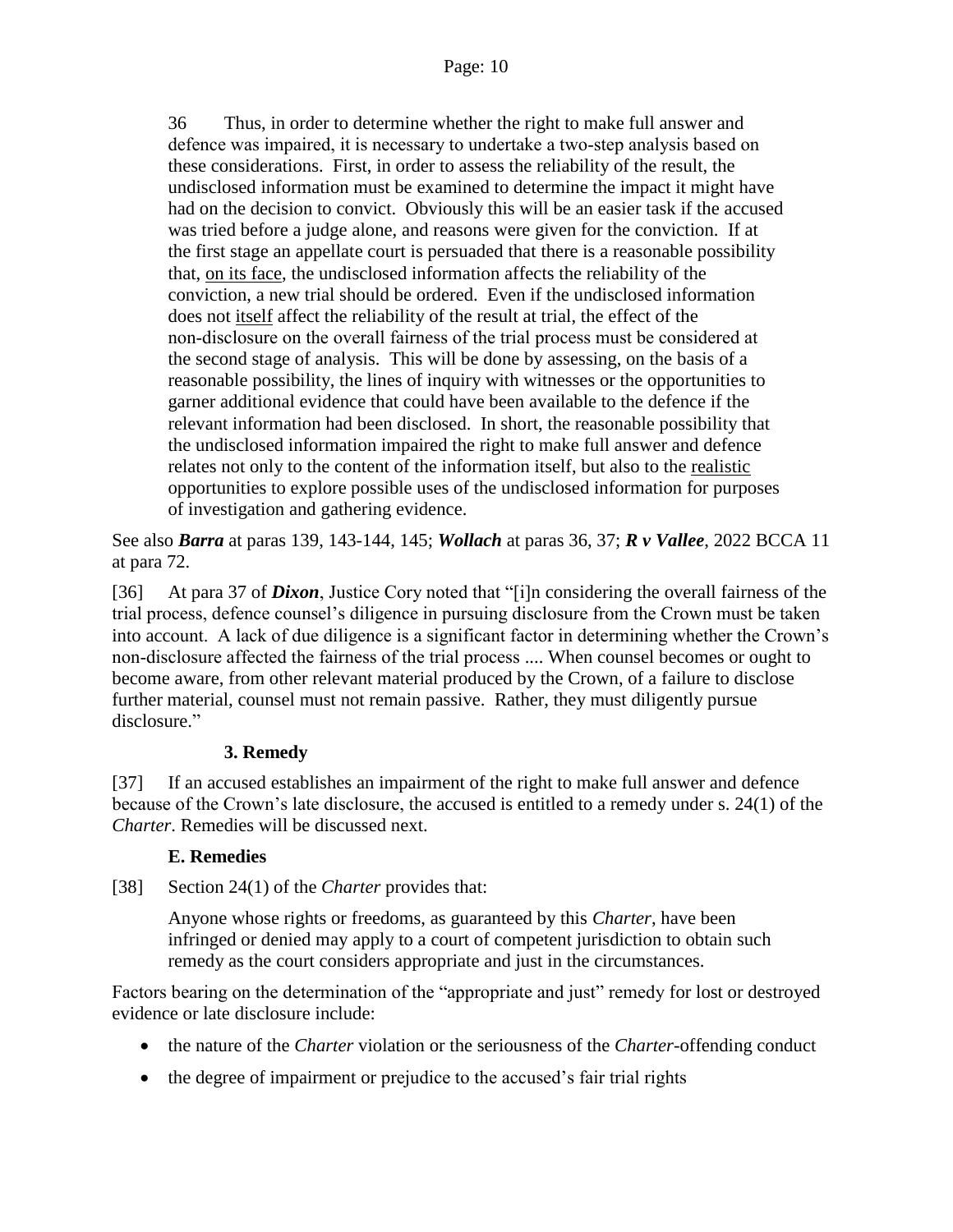- the timing of late disclosure or of notice of the lost or destroyed evidence
- the availability of measures that would mitigate or ameliorate the prejudice.

[39] In the present context, the *Charter* remedy is to address an impairment of the right to a fair trial. The Ontario Court of Appeal commented in *Barra* at 142 that:

[142] A fair trial is a trial that appears fair, not only from the perspective of the accused, but also from that of the community. It is not the most advantageous trial possible from the accused's point of view. Nor is it a perfect trial. A fair trial is a trial which satisfies the public interest in getting at the truth, while preserving basic procedural fairness for the persons charged: *Bjelland*, at para. 22.

- [40] Remedies for lost or destroyed evidence may include:
	- recalling witnesses for cross-examination
	- $\bullet$  the exclusion of evidence
	- an instruction to the jury or a self-instruction that the missing evidence did not advance the Crown's case or that the absence of evidence may be relevant to whether the Crown has established its case beyond a reasonable doubt
	- re-opening proceedings
	- declaration of a mistrial
	- stay of proceedings
	- $\bullet$  costs.
- [41] Remedies for late disclosure may include:
	- a disclosure order
	- adjournment (which may be coupled with a disclosure order)
	- recalling witnesses for cross-examination
	- the exclusion of evidence
	- re-opening proceedings
	- declaration of a mistrial
	- stay of proceedings
	- $\bullet$  costs.

See *R v Luo*, 2021 ABQB 188, Gates J at para 24; *Janeiro* at para 126.

[42] Mr. Peterson's application was brought post-conviction. The stay, mistrial, and costs remedies are of greatest concern.

#### **1. Stay**

<span id="page-10-0"></span>[43] The test for a stay is the same whether the *Charter* violation concerned lost or destroyed evidence or late disclosure. In *R v Babos*, 2014 SCC 16, Justice Moldaver wrote as follows at paras 30-32: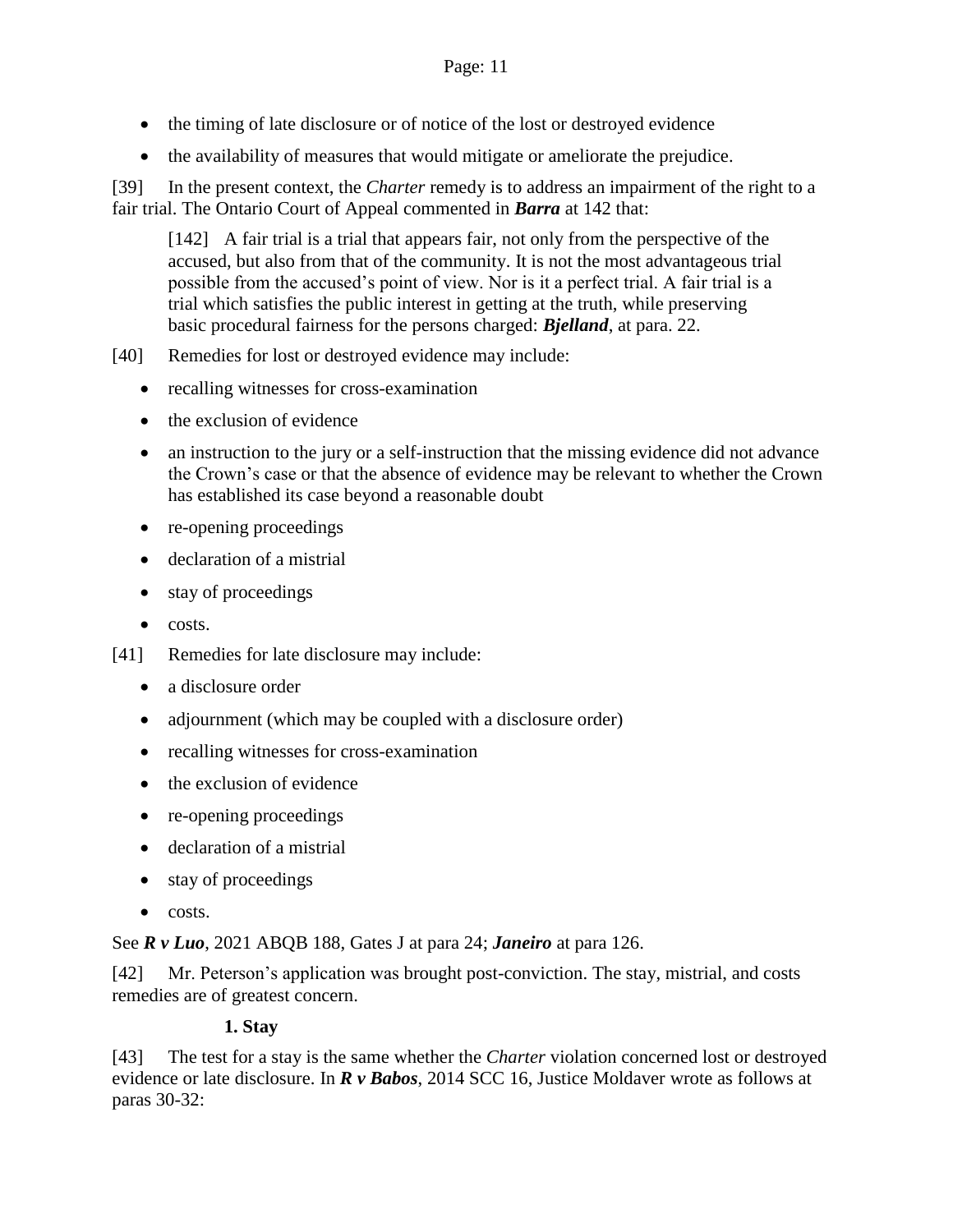[30] A stay of proceedings is the most drastic remedy a criminal court can order .... It permanently halts the prosecution of an accused. In doing so, the truth-seeking function of the trial is frustrated and the public is deprived of the opportunity to see justice done on the merits. In many cases, alleged victims of crime are deprived of their day in court.

[31] Nonetheless, this Court has recognized that there are rare occasions —the "clearest of cases" — when a stay of proceedings for an abuse of process will be warranted .... These cases generally fall into two categories: (1) where state conduct compromises the fairness of an accused's trial (the "main" category); and (2) where state conduct creates no threat to trial fairness but risks undermining the integrity of the judicial process (the "residual" category) ....

[32] The test used to determine whether a stay of proceedings is warranted is the same for both categories and consists of three requirements:

(1) There must be prejudice to the accused's right to a fair trial or the integrity of the justice system that "will be manifested, perpetuated or aggravated through the conduct of the trial, or by its outcome" (*Regan*, at para. 54);

(2) There must be no alternative remedy capable of redressing the prejudice; and

(3) Where there is still uncertainty over whether a stay is warranted after steps (1) and (2), the court is required to balance the interests in favour of granting a stay, such as denouncing misconduct and preserving the integrity of the justice system, against "the interest that society has in having a final decision on the merits" *(ibid., at para.* 57).

See *Dixon* at para 35; *Blanchard* at para 25; *Cloutier* at para 71; *Janeiro* at para 125; *R v Garnot*, 2018 BCCA 107 at para 31.

[44] The focus of the first two tests is on the degree of actual prejudice caused and whether that prejudice is irreparable.

[45] Irreparable prejudice is not made out only on the basis that "putting forward the position" of the defence has been made more difficult: *R v Dymkowski*, 2021 ONSC 8428, Goodman J at para 130.

[46] If evidence has been lost or destroyed, other available evidence may provide equivalent information or inferences or equivalent information could be available through procedures such as cross-examination. The impact of the missing evidence must be assessed in the context of other available evidence: *Dymkowski* at paras 130-131; *R v GC*, 2021 ONSC 828, Roger J at para 60; *R v Sheng*, 2010 ONCA 296 at paras 46-47.

## **2. Mistrial**

<span id="page-11-0"></span>[47] A mistrial may be an appropriate remedy for late disclosure, including late disclosure about evidence that was lost or destroyed.

[48] Late disclosure may impair the right to make full answer and defence. The accused may establish that there is a reasonably possibility that the late disclosure affected the reliability of the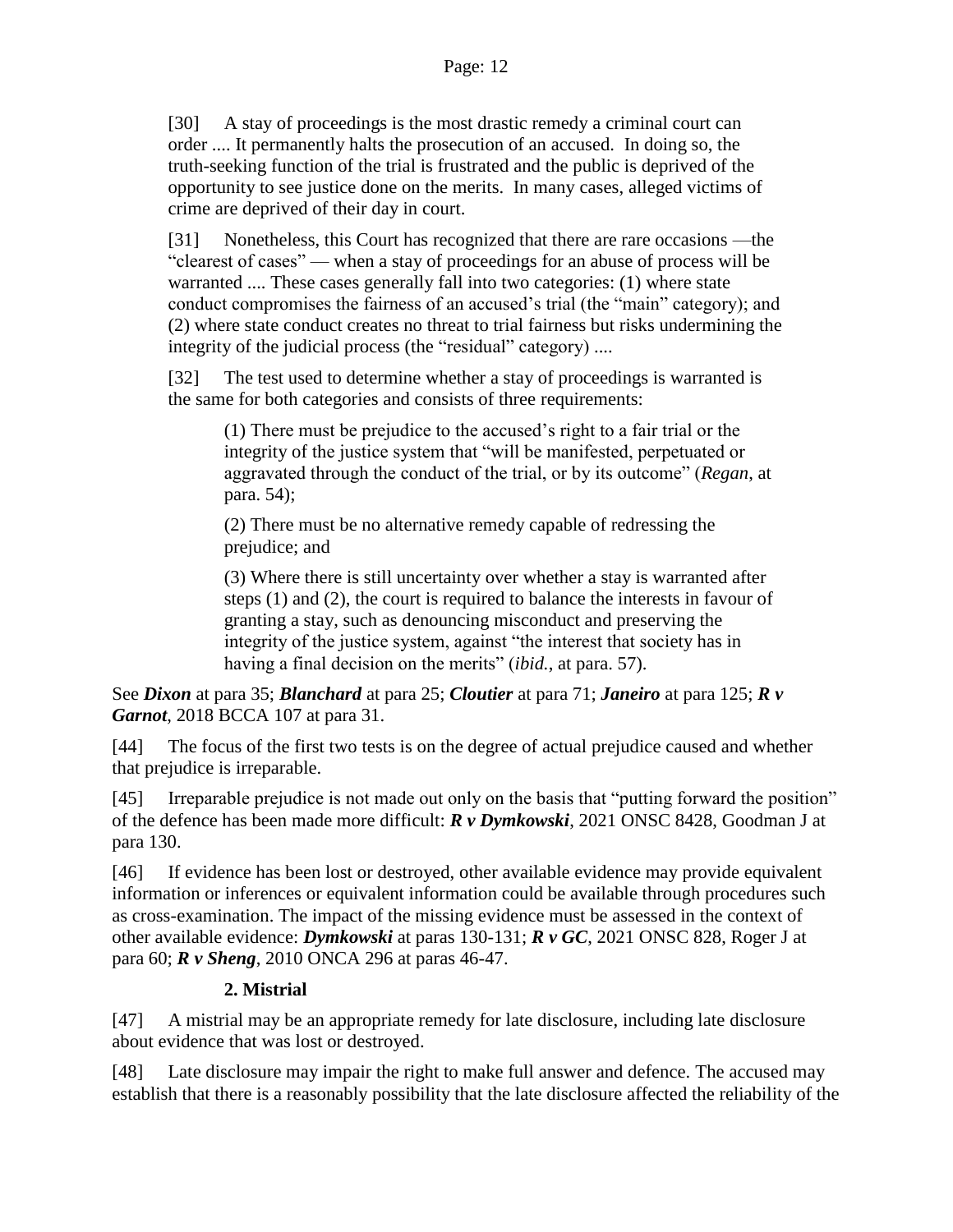conviction. Alternatively, the accused may establish that there was a reasonable possibility that the late disclosure impaired the overall fairness of the trial, such as "lines of inquiry with witnesses or the opportunities to garner additional evidence that would have been available to the defence if the relevant information had been disclosed:" *Dixon* at para 36; see *R v Robinson*, 2020 ABCA 361 at paras 47, 56; *Blanchard* at para 24; *Vallee* at paras 54, 59. According to Justice Cory in *Dixon* at para 35, "where the remedy sought is a new trial, an accused need only persuade the appellate court of the reasonable possibility that the failure to disclose affected either the outcome at trial or the overall fairness of the trial process, and nothing more."

[49] Like a stay, a declaration of a mistrial is a remedy of "last resort" since it terminates a prosecution without a decision on the merits: *Barra* at para 147; *Vallee* at para 51. A mistrial should not be granted unless other less extreme measures will not prevent a miscarriage of justice, unless lesser remedies will not adequately preserve the accused's right to a fair trial or will not remedy the prejudice suffered by the accused: *Vallee* at paras 44, 45, 49, 57. A mistrial must be necessary to prevent a miscarriage of justice where nothing short of a new trial can repair the late disclosure: *Vallee* at para 44. Like a stay, mistrials should only be granted in the "clearest of cases:" *Vallee* at paras 45-47; *Sauverwald* at para 22(QB). Unlike a stay, though, a mistrial may be followed by a re-trial. A mistrial does not have the same finality as a stay.

[50] Further, in contrast to the conditions requisite for a stay, an accused claiming a mistrial on the basis of late disclosure need not establish actual prejudice but a "real danger" or "reasonable possibility" of prejudice to full answer and defence respecting verdict or process, including decisions that might have been made or steps that might have been taken.

#### **3. Costs**

<span id="page-12-0"></span>[51] In its recent decision in *R v Matthews*, 2022 ABCA 115, the Court of Appeal wrote as follows at paras 97-98 respecting costs awards under s. 24(1) of the *Charter*:

[97] Costs awards against the Crown in criminal proceedings are rarely available. A trial court may … award costs as a remedy under s 24(1) of the *Charter* if the court finds a "marked and unacceptable departure from the reasonable standards expected of the prosecution": *R v 974649 Ontario Inc*, 2001 SCC 81 at para 87; *R v Munkonda*, 2015 ONCA 309 at para 140 ....

[98] Apart from *Charter* breaches, costs may be awarded against the Crown in criminal proceedings (1) where the Crown has engaged in misconduct amounting to bad faith or (2) where, absent bad faith, the circumstances are exceptional: *Mukonda* at para 142; *R v Curragh Inc*, [1997] 1 SCR 537 at 436, 144 DLR (4th) 614 .... The exceptional circumstance category comprises cases where a defendant incurred legal fees for an initial trial that had to be reheard through no fault of his own (such as a reasonable apprehension of bias by the trial judge).

## <span id="page-12-1"></span>**IV. Expert Evidence**

[52] Expert evidence was relevant to the degree of prejudice suffered by Mr. Peterson because of the destruction of evidence.

[53] The Defence called Valerie Blackmore as an expert witness. The Crown properly conceded her qualifications. Ms. Blackmore has a very impressive background, having been employed in various capacities in the relevant field, including reporting scientist, at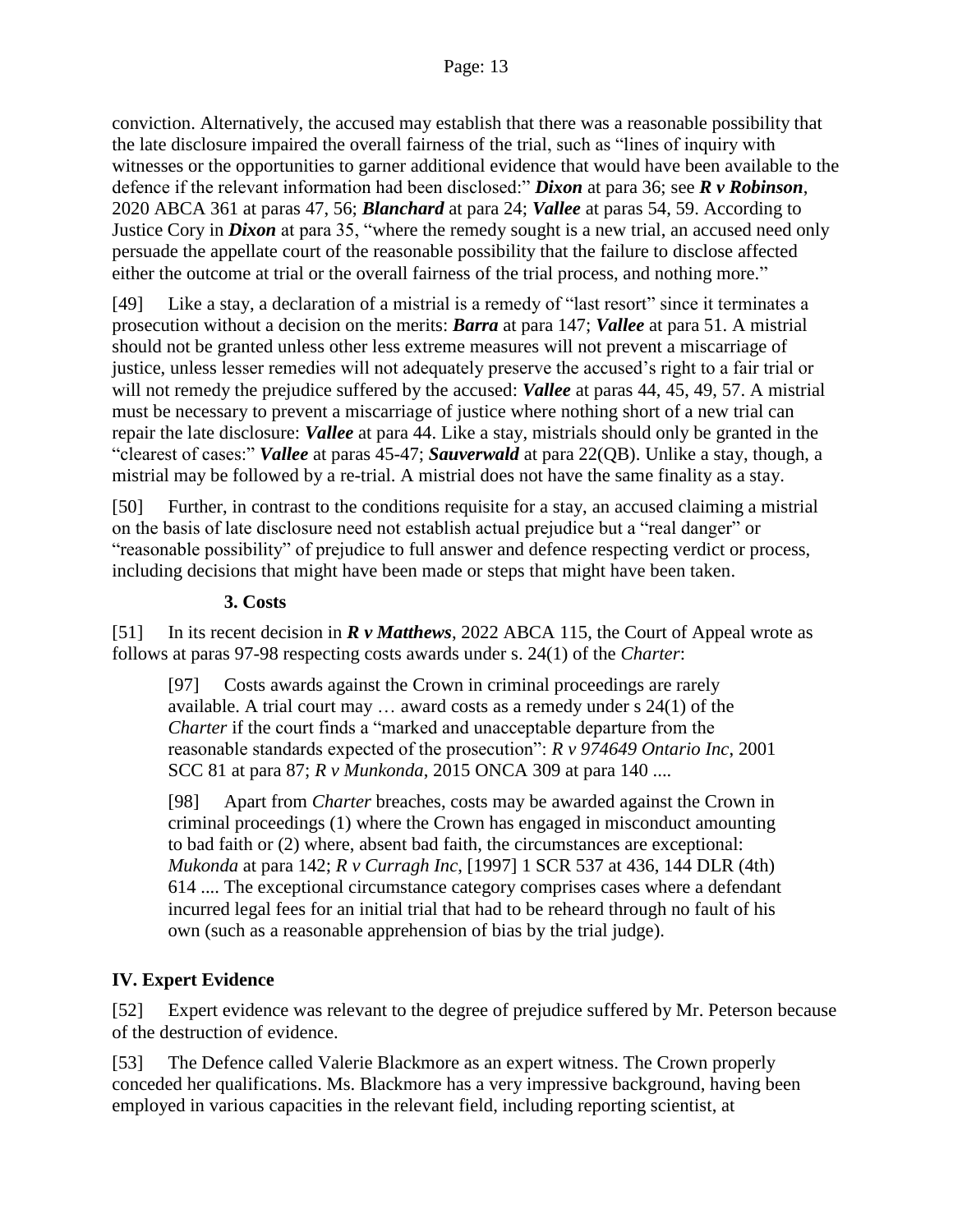- Ontario's Centre of Forensic Science, conducting scientific investigations for the OPP, municipal police forces, and other police forces,
- Maxxam Analytics, contracted to the RCMP for casework,
- Wyndham Forensic Group, doing work for municipal and provincial police forces across Canada and outside Canada, including the UN Office on Drugs and Crime.

Ms. Blackmore is certified as a DNA auditor by the FBI. She has testified as an expert some 40 times before the Ontario Superior Court, the Alberta Provincial Court, the Nova Scotia Supreme Court, and the Immigration and Refugee Board of Canada (Immigration Appeal Division).

[54] I found that Ms. Blackmore was qualified as a forensic biologist in the areas of forensic bodily fluid identification, forensic DNA analysis interpretation and statistical analysis, the transfer and persistence of biological evidence, and forensic quality management systems.

[55] Ms. Blackmore described short tandem repeat profiling based on Y chromosomes (male chromosomes). Y-chromosome analysis is particularly appropriate when the issue is the analysis of male DNA but that DNA is found with an abundance of female DNA. Y-chromosome STR profiling is a standard analysis tool in North America and Europe for sexual assault cases. Ms. Blackmore has had experience in Y-chromosome STR analysis since 2001. She stated that the STR profiles can be generated from unseen biological materials, from what's handled or worn or found on the person of a complainant or victim. DNA can be recovered not only from some blood cells, semen, or saliva, but from skin cells.

[56] Ms. Blackmore clarified that Y-chromosome STR profiles are not as individualized as autosomal DNA profiles. For example, all male sons of a father would have the same Ychromosome STR profile as the father since the father is the donor of the Y chromosome to his sons. The profiles, though, still have significant inclusionary and exclusionary functions.

[57] DNA may be deposited on clothing, not only by the person who wears the clothing but by a person who touches the clothing (or by the clothing otherwise coming in contact with the DNA source).

[58] Ms. Blackmore testified that digital vaginal or anal penetration may deposit DNA. This has been confirmed in laboratory settings.

[59] Whether DNA is deposited and the amount deposited would depend on the duration of the transfer event, the degree of friction, the location of the deposit, and the porosity of the substrate (where the DNA was deposited). Some individuals "shed" more DNA than others. Ms. Blackmore confirmed that it is difficult to predict whether DNA has been deposited. She confirmed that there was not enough experimental data to say whether DNA would be comparatively more or less likely to be found on (e.g.) skin, body cavities, or clothes.

[60] In this case, vaginal and anal swabs had been obtained. If the amount of DNA were sufficient, profile analysis could have proceeded even though the material was collected in 2014. When asked how long DNA lasts, Ms. Blackmore said that it depends on how much was there to begin with. Over time, some is lost. But analysis can be done years and even decades later, as occurs in cold case programs. She has worked on cases with samples over 40 years old. Profiles could be generated.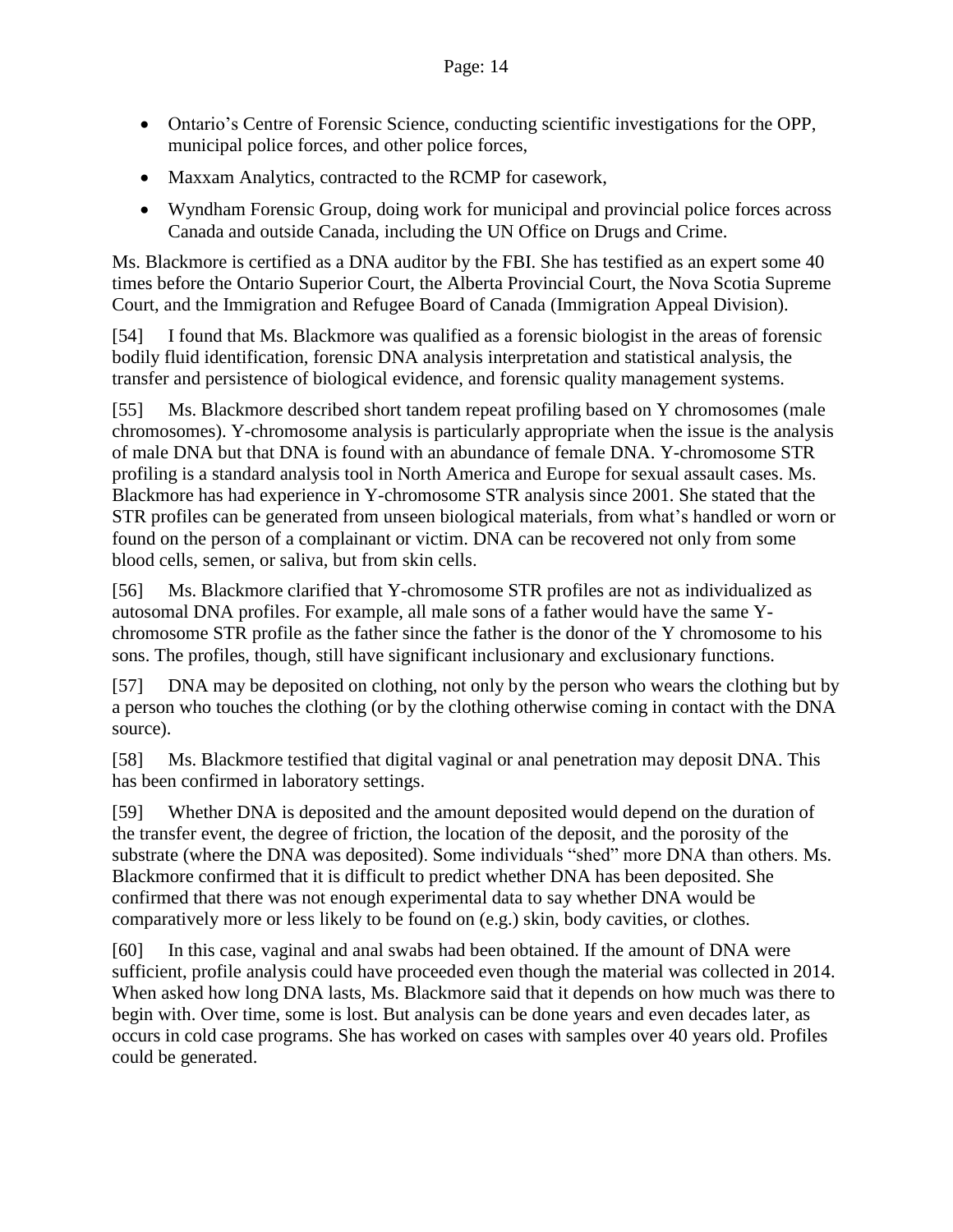[61] The manner of storage would also affect the viability of the later analysis of samples. Improper storage could permit bacterial degradation of DNA.

[62] Ms. Blackmore confirmed that deposited DNA would degrade at a higher rate in the vaginal cavity of a living female compared with DNA deposited on clothing. Digital penetrationsourced DNA might last for up to 3 days. Ms. Blackmore's explanation was that the vaginal environment of a living female is "dynamic" not a "clock-stops" environment. DNA deposited on clothing could potentially last for years. She did point out that if clothing were washed after contact, there is a high likelihood that DNA would be eliminated.

[63] When asked where she would begin the investigation respecting clothing like pajama pants or a t-shirt, Ms. Blackmore said that the clothing would be examined and tested for biological staining. Swabs would be taken from inside and the outside the waist band. Assumptions would have to be made about how the clothing was contacted.

[64] Ms. Blackmore testified that DNA profiling can disclose whether DNA found at a location matches the DNA profile of an individual. Profiling cannot determine the activity by which the DNA was transferred to the location (how it was deposited), whether it was deposited directly or indirectly.

[65] Ms. Blackmore testified that if testing were done and no DNA other than female DNA were recovered, that would not necessarily mean that touching by a male did not occur. The testing may not have sampled the right area. While the technology is increasingly sensitive (10 skin cells may be detected and used to produce a profile), the deposit at an area tested may not have been sufficient. Similarly, if testing were done and DNA from a non-accused third party were found, that would not necessarily mean that touching by the accused did not occur. Again, the accused may not have left a deposit (or sufficient deposit) at the area tested.

[66] Ms. Blackmore emphasized that lab personnel do not know the "ground truth."

## <span id="page-14-1"></span><span id="page-14-0"></span>**V. Assessment**

## **A. Destroyed Evidence**

## **1. Unacceptable Negligence**

<span id="page-14-2"></span>[67] The sexual assault kit and the Complainant's clothes had been clearly in the possession of the RCMP. The evidence was equally clearly destroyed.

[68] The Crown correctly conceded that the destroyed items had been disclosable: MCR at para 20.

[69] The Crown also correctly conceded that the evidence was destroyed due to unacceptable negligence: MCR at paras 3, 21. In my opinion, the kit and clothes were destroyed through unacceptable negligence.

[70] In the circumstances there is no need to belabour the point, but the police conduct fell precisely within the type of conduct criticized by Justice Doherty in *Bero* at para 39:

[39] This is not a situation in which the police considered the potential relevance of the vehicle and made a considered decision that it could not be relevant. Nor is it a case where the destruction was accidental in that it was the product of human error, or some cause beyond the control of the authorities. Nor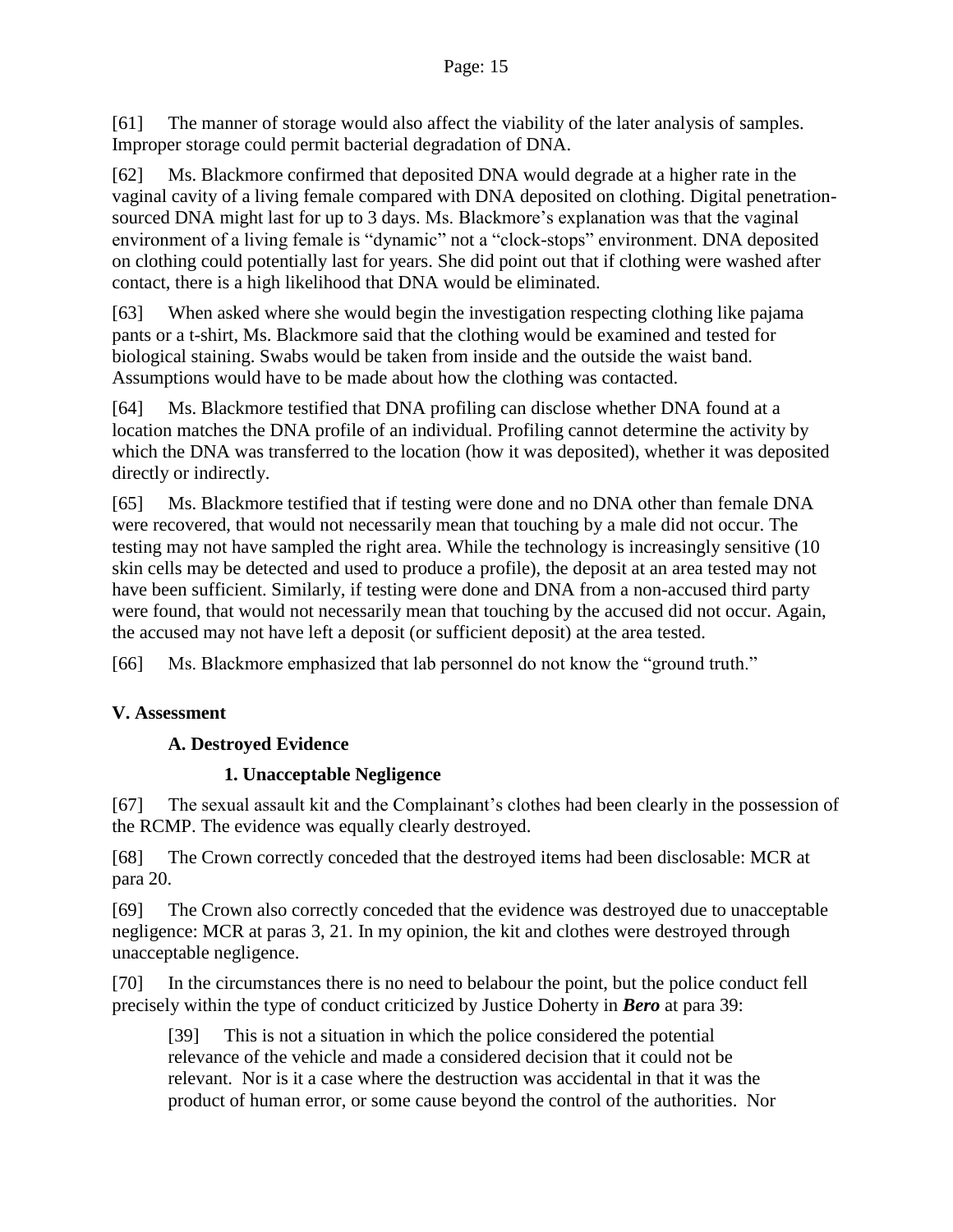is it a case where the police perceived the potential relevance of the vehicle but failed to take adequate steps to preserve it. Rather, as set out above, the failure to preserve the vehicle was caused by the failure to look beyond the needs of the prosecution to the wider question of the potential relevance of the vehicle to the defence. Had anyone directed their mind to the disclosure obligations set out in *Stinchcombe*, *supra*, I think the vehicle would have been preserved. The failure to preserve the vehicle reveals an ignorance of, or at least an indifference to, the duty on the Crown and the police to preserve the fruits of their investigation. This indifference or ignorance is difficult to comprehend so many years after the pronouncement of the Supreme Court of Canada in *R. v. Stinchcombe*, *supra*, and in my view, is a sufficiently serious departure from the Crown's duty to preserve evidence that it constitutes an abuse of process. [emphasis added]

The evidence was destroyed when Cst. Milleker knew there was a warrant out for Mr. Peterson.

[71] As the Crown noted in submissions, the police were incorrectly of the view that Mr. Johnson's DNA sample was required for the kit to be analyzed and Cst. Milleker wrongly gave the Complainant a veto over further analysis. Cst. Milleker wrongly concluded that the kit could have no further relevance in the proceedings against Mr. Peterson. She failed to look beyond the needs of the prosecution to the wider question of the potential relevance of the analyzed kit.

[72] My finding that the kit and clothes were destroyed through unacceptable negligence means that Mr. Peterson has established that the police conduct violated his s. 7 rights.

## **2. (Other) Abuse of Process**

<span id="page-15-0"></span>[73] The Defence also claimed that the absence of explanation for the destruction of the kit and clothes amounted to an abuse of process, without further elaboration. As indicated above, unacceptable negligence is one form of abuse of process. I detected no evidence of any other abuse of process.

## **3. Remedy - Stay**

<span id="page-15-1"></span>[74] Does the destruction of the kit and clothes warrant a stay of proceedings against Mr. Peterson, either by itself or in association with the late disclosure?

## **(a) The Acts of Destruction**

[75] I'll begin with the second "residual" category of stay cases. According to Justice Moldaver in *Babos* at para 35, the focus of the residual category is on State conduct:

[35] ... the question is whether the state has engaged in conduct that is offensive to societal notions of fair play and decency and whether proceeding with a trial in the face of that conduct would be harmful to the integrity of the justice system. To put it in simpler terms, there are limits on the type of conduct society will tolerate in the prosecution of offences. At times, state conduct will be so troublesome that having a trial — even a fair one — will leave the impression that the justice system condones conduct that offends society's sense of fair play and decency. This harms the integrity of the justice system. In these kinds of cases, the first stage of the test is met.

At para 36 of *Babos*, Justice Moldaver quoted *Canada (Minister of Citizenship and Immigration*) *v Tobiass*, [1997] 3 SCR 391 at para 91: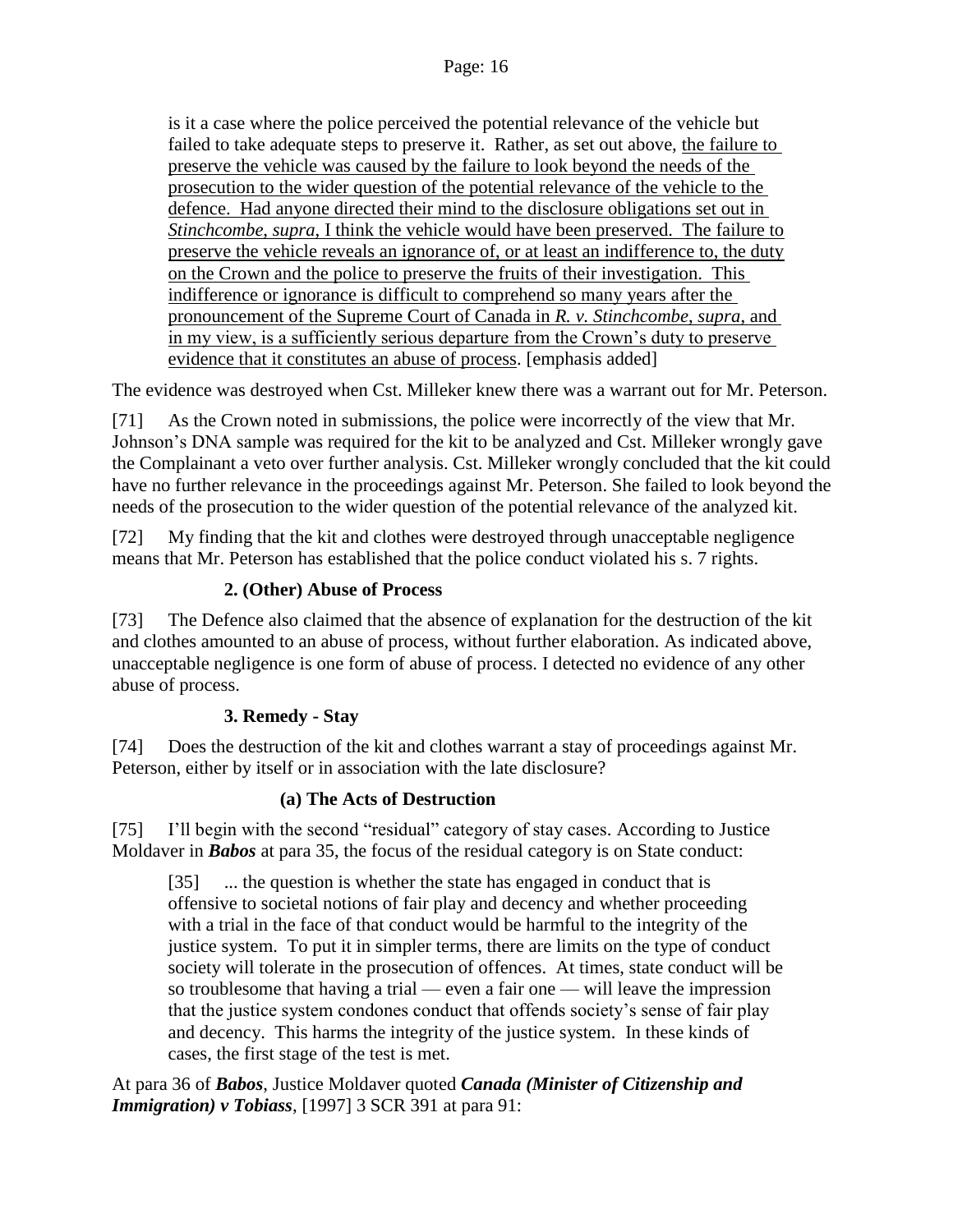For a stay of proceedings to be appropriate in a case falling into the residual category, it must appear that the state misconduct is likely to continue in the future or that the carrying forward of the prosecution will offend society's sense of justice. Ordinarily, the latter condition will not be met unless the former is as well — society will not take umbrage at the carrying forward of a prosecution unless it is likely that some form of misconduct will continue. There may be exceptional cases in which the past misconduct is so egregious that the mere fact of going forward in the light of it will be offensive. But such cases should be relatively very rare ....

[76] But while State conduct is the focus of the residual category, the ongoing effect of permitting proceedings to continue remains at issue as indicated at para 38 of *Babos*:

[38] ... the question to be answered at the first stage of the test is the same: whether proceeding in light of the impugned conduct would do further harm to the integrity of the justice system. While I do not question the distinction between ongoing and past misconduct, it does not completely resolve the question of whether carrying on with a trial occasions further harm to the justice system. The court must still consider whether proceeding would lend judicial condonation to the impugned conduct.

[77] In this case, we are dealing with a form of abuse of process sufficient to violate Mr. Peterson's s. 7 full answer and defence rights.

[78] Further, we are dealing not only with negligent conduct but "unacceptable" negligence.

[79] The violation, though, does not dictate the remedy: *Bero* at para 42.

[80] From the perspective of the residual category of cases, aggravating circumstances are absent:

- The destruction was a deliberate act, in that Cst. Milleker sent an e-mail requesting destruction and the evidence custodian intentionally destroyed the evidence. However, while the destruction was intentional, there was no evidence that the destruction was for the purpose of destroying evidence that may have been helpful to the defence. From Cst. Milleker's notes, I infer that she concluded that without Mr. Johnson's DNA profile, the analysis of the kit could not proceed and the kit would cease to have any evidential value. Hence it could be destroyed. Cst. Milleker erred, but by failing to consider the scope of the duty to preserve relevant evidence rather than by destroying evidence she knew was relevant or by reckless (subjective) indifference to the relevance of the evidence.
- Cst. Milleker made notes of what she did, as she would had she not realized that what she had done was wrong. There was no effort to hide what was done. There was late disclosure of p. 3 of her notes and of the Exhibit Reports. I attribute that, as did the Crown, to negligence rather than malevolence.
- There was no evidence of any pattern of evidence destruction by Cst. Milleker or her Detachment.

[81] In my opinion, we are dealing in this case with the all-too-human imperfection that may impair the performance of any duty, as Justice Sopinka reminded us in *La* at para 20: "despite the best efforts of the Crown to preserve evidence, owing to the frailties of human nature,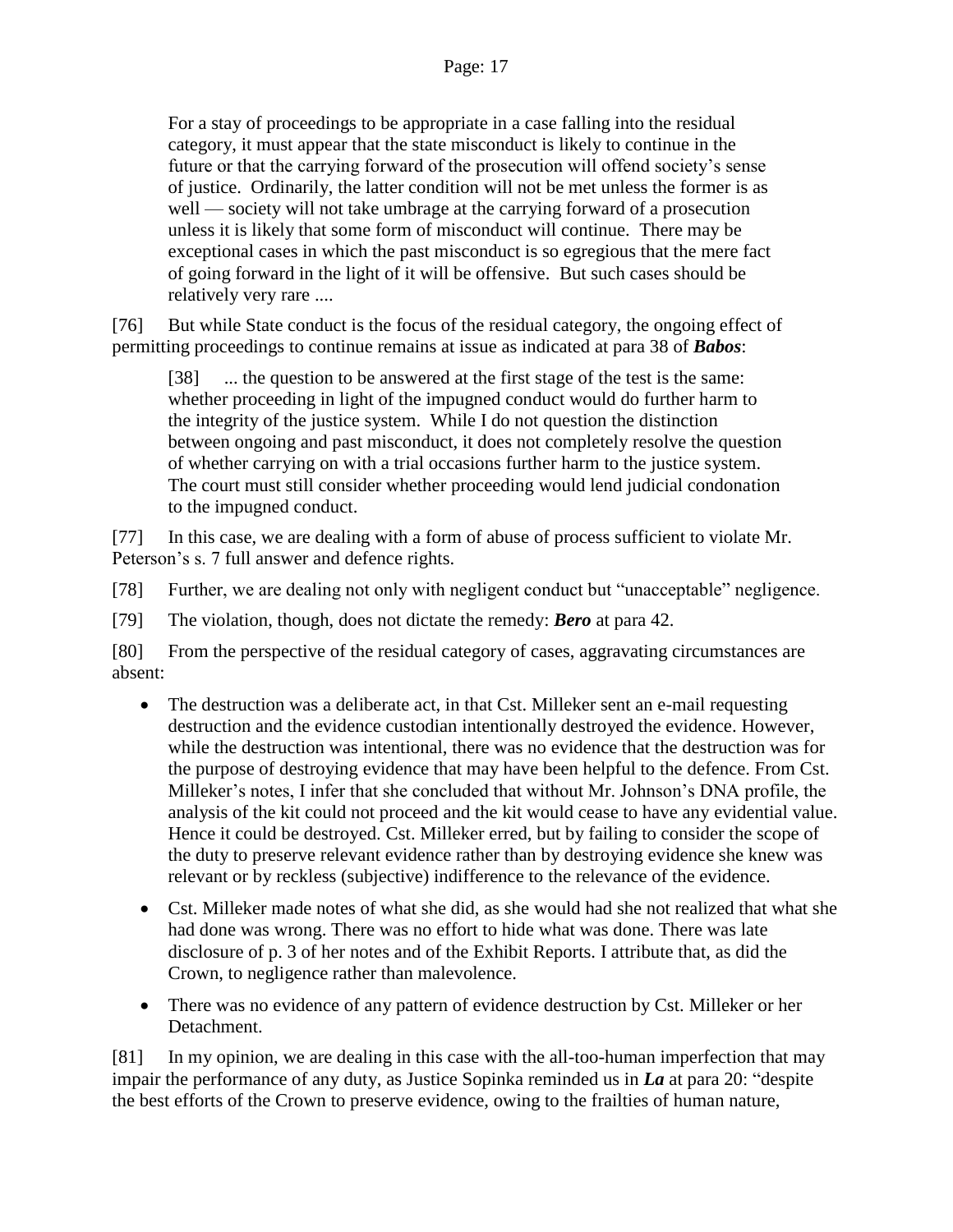evidence will occasionally be lost." I conclude that continuing proceedings against Mr. Peterson (as described below) would not offend society's sense of justice and would not judicially condone unacceptable negligence in performance of disclosure duties. See also *Hersi* at para 38: "there is not a trace of police misconduct aimed at subverting the course of justice or thwarting the prosecution's disclosure obligations."

## **(b) The Kit and the Clothes – Fair Trial**

[82] The first category of stay cases concerns State conduct that compromises trial fairness. According to Justice Moldaver in *Babos* at para 34, "the question is whether the accused's right to a fair trial has been prejudiced and whether that prejudice will be carried forward through the conduct of the trial; in other words, the concern is whether there is *ongoing* unfairness to the accused."

[83] What degree of prejudice has Mr. Peterson suffered through the destruction of the kit and the clothes? In my opinion, considering the destruction of the kit and the clothes alone, Mr. Peterson has not established actual prejudice to his fair trial rights or that any potential prejudice cannot be remedied.

## **(i) The Clothes**

[84] The Complainant testified that Mr. Peterson touched her under her pajama pants. A visual inspection of those pants would have been relevant to whether the touching had occurred as described. In *R v Tremble*, both Justice Fragomenti on appeal and the trial judge, Justice Cooper, considered a complainant's garments worn at the time of the alleged assault to be relevant in a similar case: *R v Tremble*, 2010 ONSC 2777, Fragomeni J at para 45; 2009 ONCJ 320, Cooper J.

[85] It may well be that the pajama pants would not have been of a design that undermined the Complainant's narrative, but it could not be assumed that the pajama pants would have facilitated touching.

[86] Nothing was made of the Complainant's pajama pants design in the trial. On the evidence and lack of evidence, I do not consider that there was a significant probability that the pajama pants design impeded touch, but I cannot exclude the reasonable possibility – in the absence of the physical evidence – that the nature of the pajama pants would be relevant to the assessment of the Complainant's narrative.

[87] It is possible that if the Complainant's t-shirt were very long (i.e. longer than a typical tshirt), it might have impeded touching.

[88] I accept that there is a reasonable possibility that Mr. Peterson's fair trial rights have been prejudiced as regards the destroyed kit and clothes. However, I do not find that Mr. Peterson has established that the destruction of the kit and clothes has in fact prejudiced his fair trial rights.

[89] I note that the t-shirt was turned in by the Complainant some time after the kit and pajama pants were seized. There was a loss of continuity of the t-shirt. What was done with the tshirt in the period after the seizure was unknown. Even if Mr. Peterson's DNA had been found on the t-shirt, the probative value of that discovery would at least be imperilled by the break in continuity, although the continuity gap might possibly have been bridged by testimony.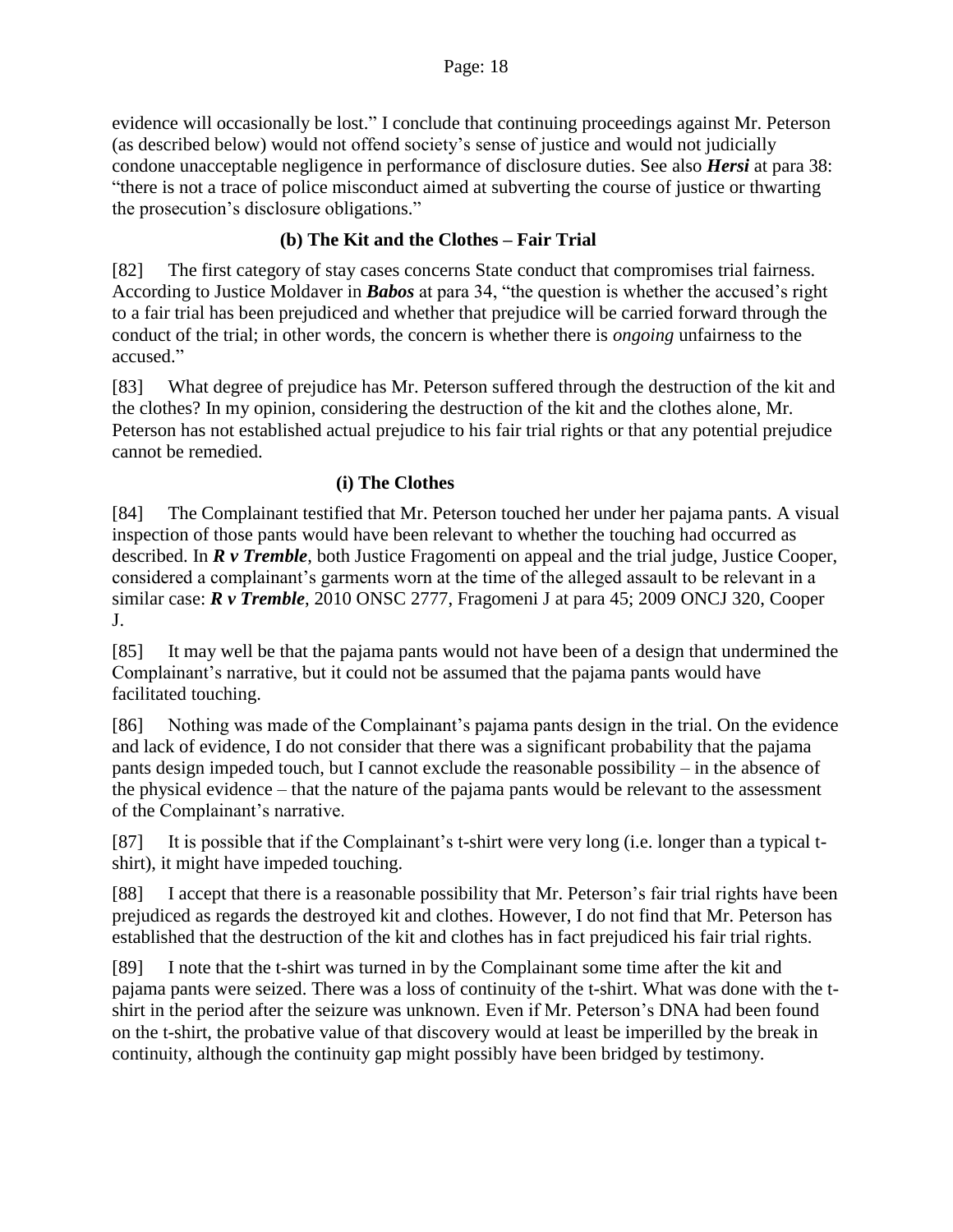## **(ii) No DNA Analysis**

[90] The kit and the clothes were not submitted for DNA analysis and cannot be submitted for DNA analysis. This evidence is gone.

[91] We do not know whether or not any of the seized objects would have disclosed the presence of Mr. Peterson's DNA. Analysis may have shown that

- Mr. Peterson's DNA was found on one or more of the seized objects
- Mr. Peterson's DNA was not found on any of the seized objects
- Mr. Johnson's DNA (assuming that his profile could have been identified) was found on one or more of the seized objects, whether with or without the co-presence of Mr. Peterson's DNA
- some third party's DNA was found on one or more of the seized objects, whether with or without the co-presence of Mr. Peterson's DNA or Mr. Johnson's DNA.

## **(iii) Inferences from Absence and Prejudice to Fair Trial**

[92] The Crown correctly pointed to an asymmetry in the inferences available from a positive match to Mr. Peterson's DNA profile and the absence of a match.

[93] If Mr. Peterson's DNA were found on one or more of the seized objects, that would be circumstantial evidence of contact between Mr. Peterson and the Complainant, keeping in mind that a DNA match is proof only of the match and presence of the identified DNA and not proof of how the deposit occurred or when the deposit occurred.

[94] If Mr. Peterson's DNA were not found on one or more of the seized objects, that would not be proof that he did not have contact with the Complainant but only a lack of evidence that he did have contact with the Complainant. It would have been possible for Mr. Peterson to have had contact with the Complainant but for analysis to have failed to identify his DNA on any of the seized objects. See *R v Lemmon*, 2010 ABCA 193 at para 8 ("Another ground of appeal is that the trial judge failed to properly consider the fact that the appellant's DNA was not found in or on the complainant or her clothing. This argument has a speculative premise, namely that the appellant would have left a sufficient source of DNA, notably seminal fluid, behind").

[95] The expert evidence supported the conclusion that if Mr. Peterson's DNA were located on any seized objects, even small amounts, it could have been located, analyzed, and matched to him. The expert evidence, though, also supported the conclusion that if Mr. Peterson's DNA were located on any seized objects, even in analyzable quantities, it could have escaped detection.

[96] It is true that it was reasonably possible that DNA profiles might have been developed if the kit and the clothes were analyzed. But we do not and cannot know whether this evidence would have helped or hindered the defence. Hence, as regards trial fairness, I do not find, on a balance of probabilities, that the absence of that evidence has prejudiced the Defence by eliminating evidence important to the Defence and I do not find that prejudice arising from the missing evidence "will be carried forward throughout the conduct of the trial," that the missing evidence will generate "*ongoing* unfairness to the accused:" *Babos* at para 34.

[97] Justice Doherty's observations in *Bero* at para 49 are apt: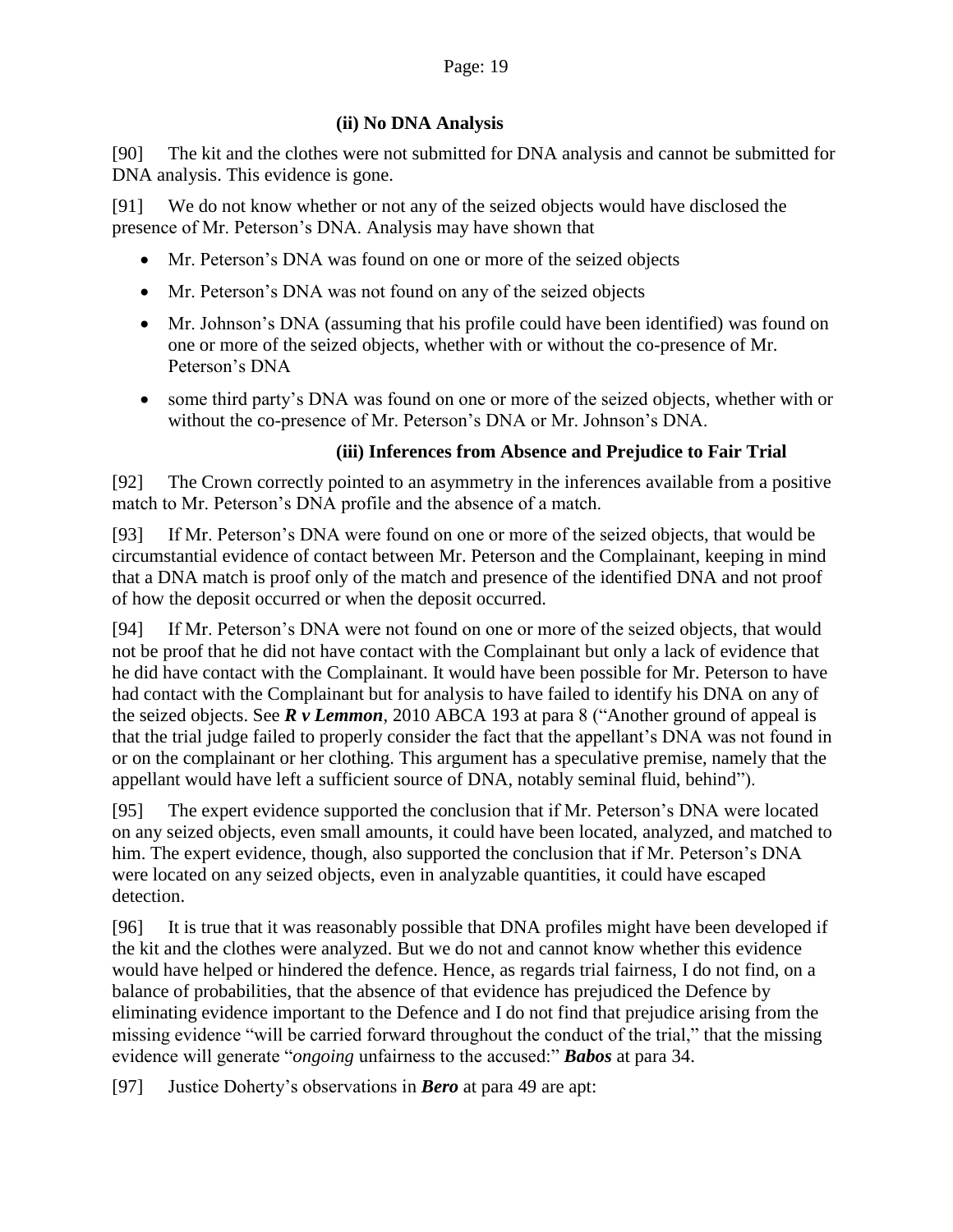[49] An assessment of prejudice is problematic where, as in this case, the relevant information has been irretrievably lost. No one can say with any certainty whether an examination of the vehicle would have produced information helpful to the appellant in his defence. It may have done so, or it may have yielded information that confirmed the Crown's case, or it may have produced information that supported neither the Crown nor the defence.

[52] I accept that, depending on the results of forensic tests of the interior of the vehicle, they could have assisted the appellant in the ways outlined by counsel. The fact remains, however, that these possible advantages to the defence were no more than realistic possibilities and were no more likely than test results that were adverse to or neutral to the defence position.

[98] I do not consider any other evidence in the trial, besides Mr. Peterson's denials of contact, to have elevated the probability that the kit and the clothes would *not* have disclosed his DNA. That is, other independent evidence did not provide support for the prediction of an analytical result favourable to the Defence. In contrast, see *R v RGC*, 2012 ABCA 392, a late disclosure case at para 2 ("Samples of DNA were obtained from the scene of the crime. The forensic analysis found a match with two unknown male persons, neither of which was the appellant").

[99] I recognize that the potential results of a DNA analysis would not have been binary – either positive match (proof of transfer) or negative (proof of lack of transfer) as in *KDS* (the lost video of the accused would have been highly probative on the issue of the degree of the accused's intoxication and on whether the accused's lost clothing would have been soaked with urine from the crime scene (a baby's crib) or not). As indicated above, the negative finding would not rule out undetected transfer or contact without measurable transfer.

[100] The Crown considered the destroyed evidence to have been "neutral:" I agree that we do not know what the analytical result would have been, but I disagree that this eliminated the probative value of the destroyed evidence (particularly in conjunction with other evidence). There was a reasonable possibility that the DNA analysis would return a negative (no detected transfer) result. I'll return to this point shortly, but the evidential significance of the absence of evidence would be a matter for the trier of fact to assess.

[101] Mr. Peterson was denied access to evidence that had a realistic possibility of assisting his defence, but that also could have destroyed his defence or have been of no assistance to his defence. Mr. Peterson has not established that his right to fair trial has in fact been prejudiced.

[102] I have kept in mind that Mr. Peterson was entitled to a fair trial, not the most advantageous trial possible from his point of view: *Bjelland* at para 22.

[103] I have also taken into account the comments of the BC Court of Appeal in *Garnot* at para 32:

[32] .... In other cases where identity was in issue and exhibits were lost before they could be forensically tested, courts have held the speculative or equivocal nature of the lost evidence to be a relevant and appropriate consideration: see *R. v. Knox* (2006), 209 C.C.C. (3d) 76 (Ont. C.A.). The judge's approach was consistent with those cases, as he found: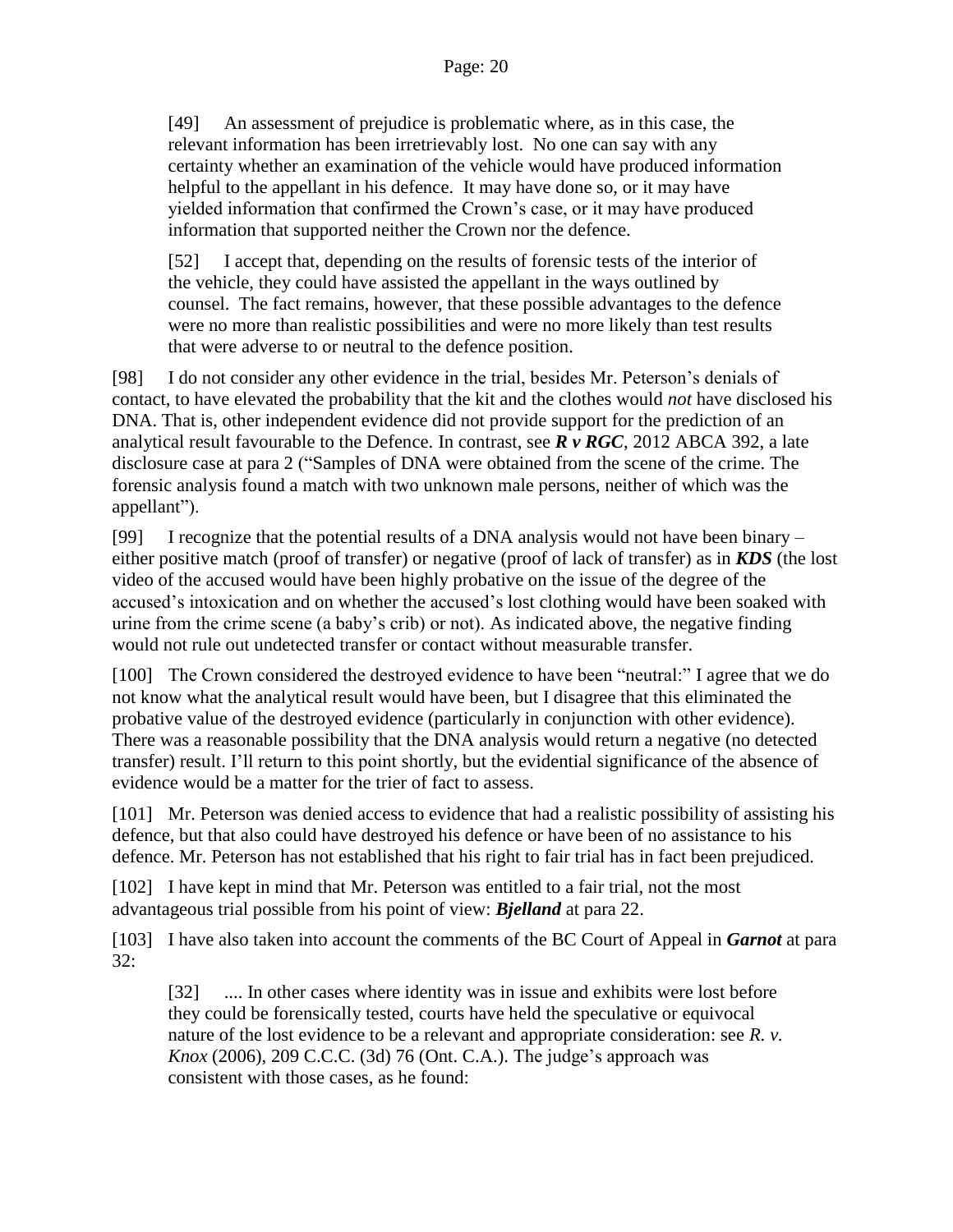[104] ... there is a reasonable possibility that the analysis of the contents of the kit, including the panties, would have assisted the defence … However, also as in *Bero* and *Nicholas*, it is also possible that analysis of the contents of the kit would only have confirmed the identity of Mr. Garnot, to even a greater degree of certainty than the more remotely circumstantial deposit of semen on an unspecified area of the crotch of Ms. M.'s jeans that is currently the basis of the case against him.

[105] Viewed in that light, the destruction of the kit may have impaired the Crown's case more than Mr. Garnot's defence, and the breach would be, in some respect, self-punishing. Or, as indicated in *Bero*, there is also the possibility that the results could have been of no assistance to the Crown or the defence.

[104] I considered the result in *Tremble*. In this sexual assault case, the complainant's clothing worn at the time of the alleged offence was never seized by the police. The complainant offered to provide the clothing to the police. After about six months, the complainant threw the clothing away. As in this case, the opportunity for DNA analysis was lost as was the opportunity for examination of the clothing in connection with the narrative of the complainant and the crossexamination of the complainant. The trial judge stayed proceedings and Justice Fragomeni dismissed the appeal. The trial judge did not appear to consider whether the absence of evidence permitted the finding, on the balance of probabilities, of irreparable prejudice. The decision to impose a stay, in my opinion, cannot be reconciled with *Bero* or other governing authorities. I consider *Tremble* to be an outlier and not persuasive on the remedy issue.

#### **(c) Alternative Remedies**

[105] The reasonable possibility of prejudice to Mr. Peterson's fair trial rights does not support the remedy of a stay.

[106] Further, in my opinion, there are measures that may be taken to alleviate the prejudice arising from the destruction of the kit and the clothes. I conclude that this is not one of those rare cases that requires a stay as the appropriate remedy.

[107] Before turning to those appropriate ameliorative measures, I will put the remedy issue in a more complete context by considering the remedies for the late disclosure.

#### **B. Late Disclosure**

<span id="page-20-0"></span>[108] The missing p. 3 of Cst. Milleker's report and the Exhibit Reports were disclosed after conviction. Mr. Peterson established that the police or Crown were in possession of the disclosed documents, the evidence was "relevant" in a *Stinchcombe* sense, and the disclosure was late. But did Mr. Peterson suffer "actual prejudice" to his right to make full answer and defence? Was there a reasonable possibility that the late disclosure affected the outcome at trial or the overall fairness of the trial process?

[109] In my opinion, Mr. Peterson established that there was a reasonable possibility that the late disclosure affected the outcome at trial.

[110] The late disclosure established that the kit and the clothes had been destroyed on Cst. Milleker's direction.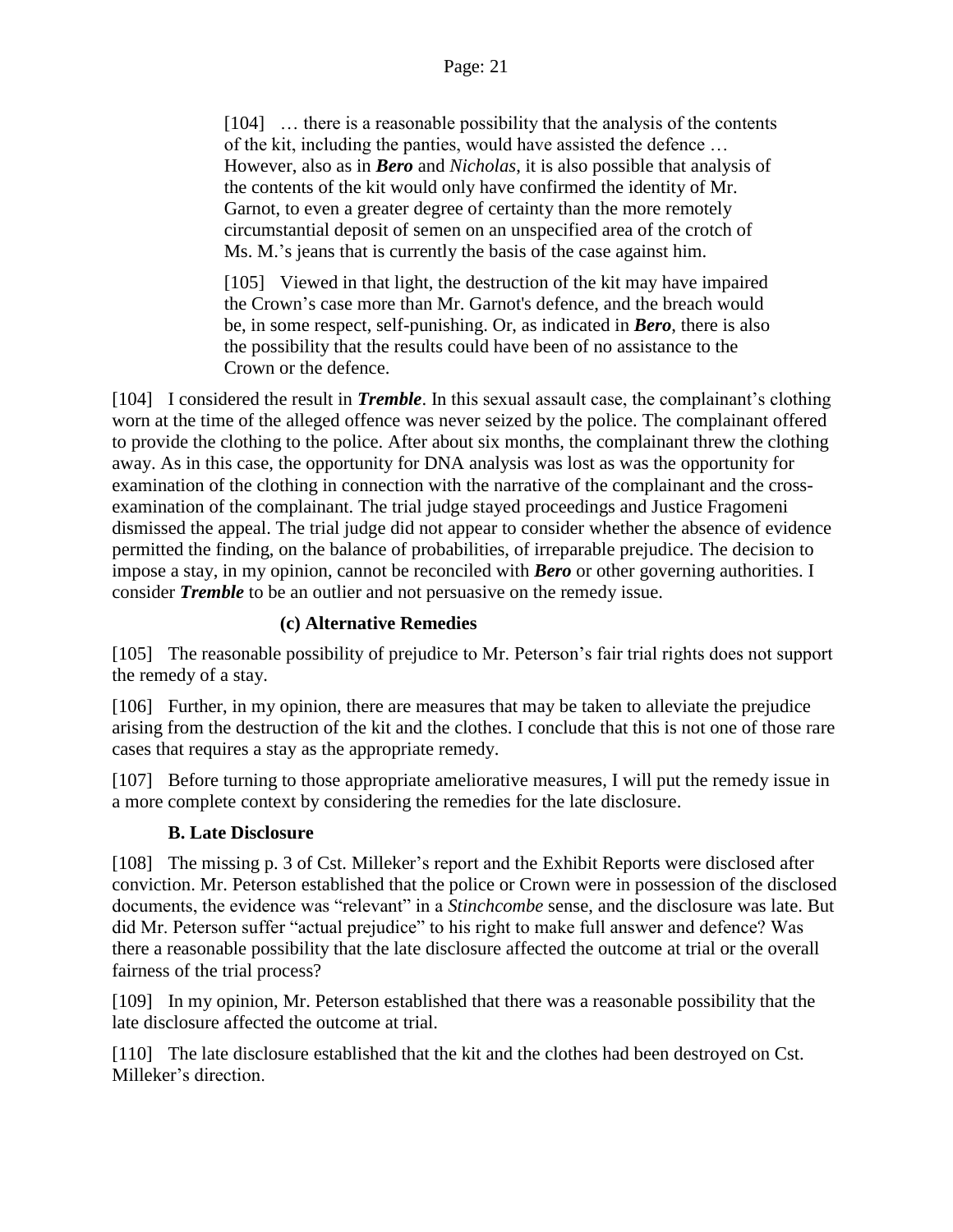[111] The late disclosure indicated that Cst. Milleker had the kit and clothes destroyed because the Complainant did not want the RCMP to gather a blood sample from Mr. Johnson so his DNA could be identified and excluded from consideration in the analysis of the kit and the clothes.

## **1. Missing Form 1**

<span id="page-21-0"></span>[112] The late disclosure showed that the form 1 prepared in connection with the completion of the sexual assault kit is or was in the custody of the hospital.

[113] Defence Counsel suggested the prospect of a s. 278.2 application.

[114] I agree with the Crown that on the record there was no foundation for the reasonable possibility of a successful application. At this point, we know that the form did exist. We know nothing of its contents. At this point, the application would not appear to get beyond s. 278.3(4), "insufficient grounds."

<span id="page-21-1"></span>[115] The speculative prospect of a s. 278.2 application does not support a reasonable possibility of affecting the outcome of the case.

## **2. Destruction of Evidence**

## **(a) Spoliation**

[116] In *Sawchuk* at para 68, Justice Horner referred to "[t]he 'trite' rules of 'spoliation' allow the Court to presume that destroyed evidence would have been unfavourable to the Crown's case: [*St Louis v The Queen*] (1896), 25 SCR 649."

[117] Spoliation is an evidential doctrine typically applied in civil litigation. In *St. Louis* at 652-653, Justice Taschereau referred to "the rule *omnia prœsumuntur contra spoliatorem*. The destruction of evidence carries a presumption that the evidence destroyed would have been unfavourable to the party who destroyed it." This is a rebuttable presumption. Justice Conrad summarized the Canadian law of spoliation at para 29 of *McDougall v Black & Decker Canada Inc*, 2008 ABCA 353:

1. Spoliation currently refers to the intentional destruction of relevant evidence when litigation is existing or pending.

2. The principal remedy for spoliation is the imposition of a rebuttable presumption of fact that the lost or destroyed evidence would not assist the spoliator. The presumption can be rebutted by evidence showing the spoliator did not intend, by destroying the evidence, to affect the litigation, or by other evidence to prove or repel the case.

3. Outside this general framework other remedies may be available – even where evidence has been unintentionally destroyed. Remedial authority for these remedies is found in the court's rules of procedure and its inherent ability to prevent abuse of process, and remedies may include such relief as the exclusion of expert reports and the denial of costs ....

5. Generally, the issues of whether spoliation has occurred, and what remedy should be given if it has, are matters best left for trial where the trial judge can consider all of the facts and fashion the most appropriate response.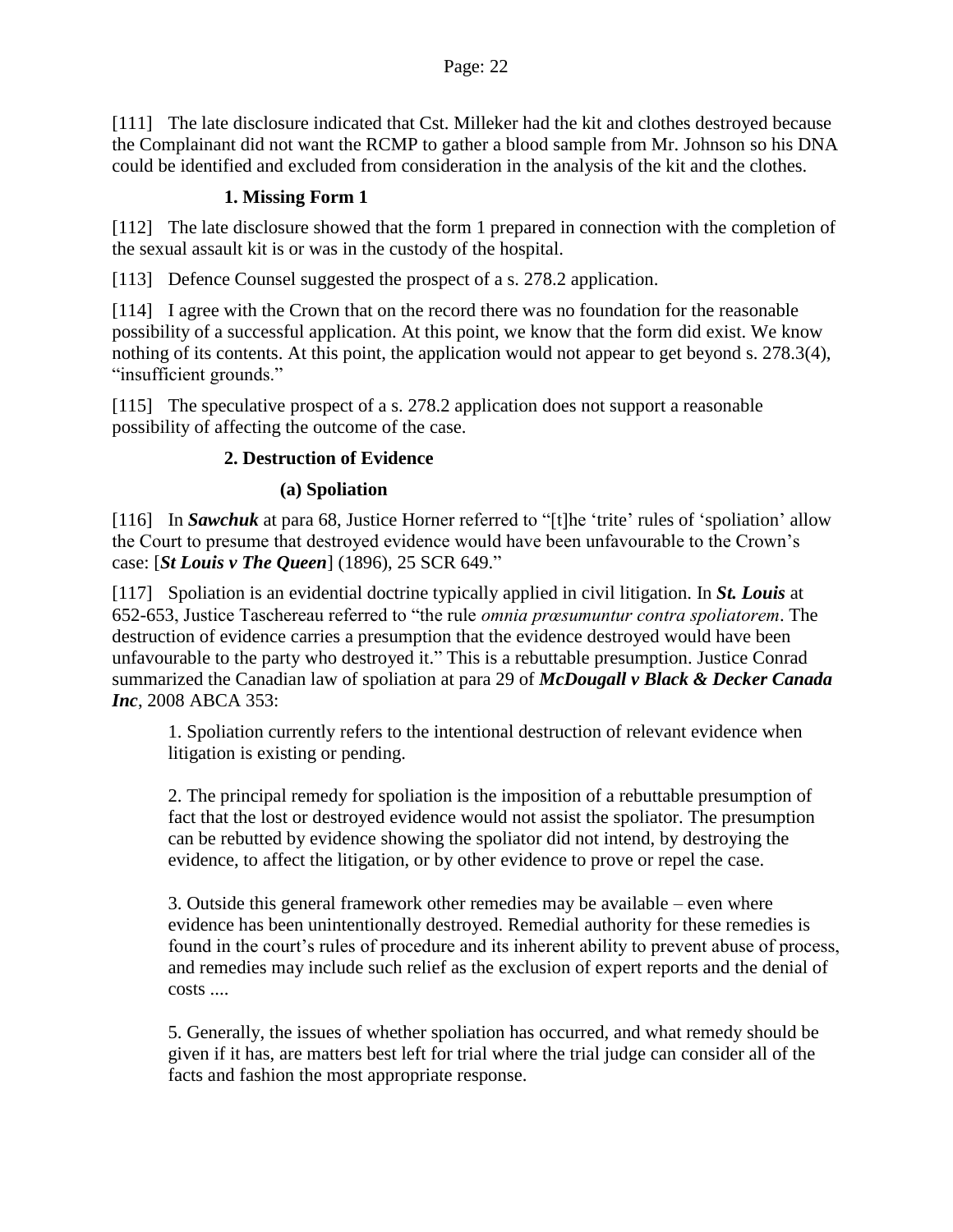6. Pre-trial relief may be available in the exceptional case where a party is particularly disadvantaged by the destruction of evidence. But generally this is accomplished through the applicable rules of court, or the court's general discretion with respect to costs and the control of abuse of process.

[118] A few criminal cases rely on the spoliation doctrine. As regards an accused's conduct, the doctrine may not be necessary as the destruction of evidence might be admissible as after-thefact conduct supporting the Crown's case, depending on the facts at issue. As regards Crown or police conduct, the intentional destruction of evidence by Crown or the State investigating agency would likely amount to an abuse of process and might support the imposition of a stay. I will assume, though, that the doctrine would apply in criminal cases.

[119] For the doctrine to apply, evidence must be destroyed "intentionally." As indicated above, that would fairly describe Cst. Milleker's directions respecting the evidence. However, as also indicated above, I did not find that Cst. Milleker's destruction of the error was for the purpose of "affecting the litigation." She made a mistake about the potential uses and disclosure of the evidence. That rebuts the presumption.

## **(b) The Role of Missing Evidence**

[120] The facts that the evidence had existed, was destroyed, and could reasonably have supported inferences favourable to Mr. Peterson's case could not be ignored by a trier of fact.

[121] At the very least, the missing evidence could be confirmed as not providing any support to the Crown's case. In *Hersi*, Justice Doherty referred to the trial judge having given the jury a lost evidence instruction:

[35] .... In that instruction, she told the jury that if they found the prosecution's explanations for destroying the evidence "inadequate", they could infer that the lost evidence would not have assisted the Crown. That inference could, in turn, impact on whether the Crown had proved its case beyond a reasonable doubt.

See *Garnot* at paras 34, 23.

[122] In my view, the use of the missing evidence would go farther than to confirm that it would not assist the Crown. I do not contend that an "adverse inference" should be drawn against the Crown, as if the spoliation doctrine applied without rebuttal. Rather, the trier of fact would be entitled to consider the missing evidence, evidence that should have been before the court, on the issue of whether Mr. Peterson committed the *actus reus* of the offence and on the issue of the Complainant's credibility.

[123] I offer the following observations not to tie the hands of any future trier of fact (and indeed, I could not), but to point to reasonably possible ways that the evidence could have been used in trial.

[124] The Defence could have introduced evidence that the police had failed to preserve the evidence as was their duty, and could have called an expert (Ms. Blackmore or someone with similar credentials) on the issues of how the kit and the clothes may have been tested and what sorts of information could have been derived about the presence of DNA on the seized materials. This evidence would go to whether the Crown had proved its case against Mr. Peterson beyond a reasonable doubt: *Bero* at paras 54, 65. At para 58, Justice Doherty wrote that "[t]he defence is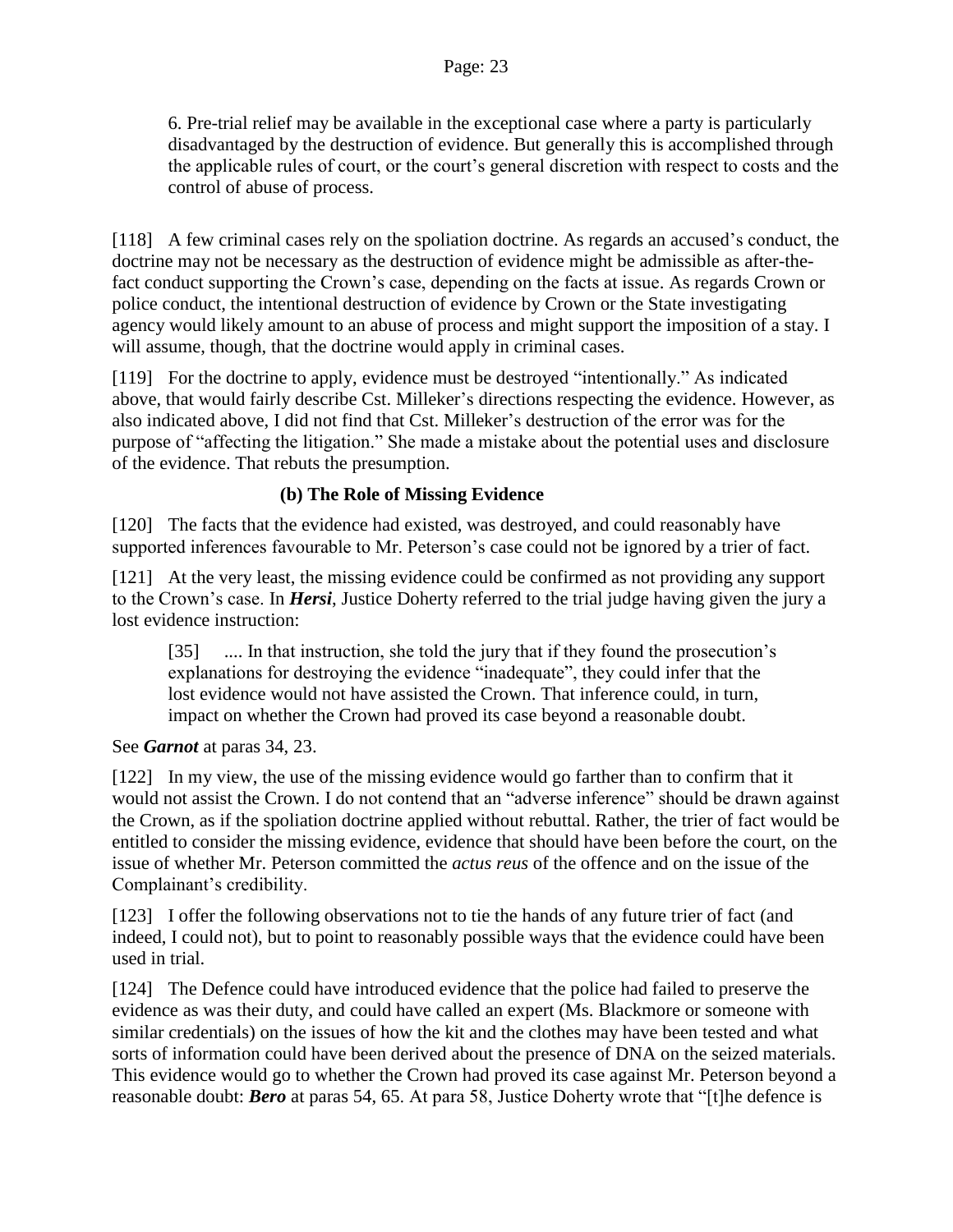still entitled to demonstrate inadequacies or failures in an investigation and to link those failures to the Crown's obligation to prove its case beyond a reasonable doubt." At para 64, Justice Doherty wrote that:

[64] .... Cross-examination as to investigative measures that were not taken, the results which may reasonably have been expected from those investigations, and the significance of those results to the issues at trial do not involve the putting of "facts" to witnesses that were not part of the evidence. If a witness testified that had forensic testing been done, it could have revealed that traces of blood and that the location of that blood could have been important in determining the identity of a driver, those are "facts" which are in evidence. Those facts could support a defence submission that in the absence of such evidence the jury should not be satisfied that the Crown had proved the driver's identity beyond a reasonable doubt.

[125] The Defence could have reminded the trier of fact of the missing evidence to "help the [trier of fact] assess the overall reliability of the investigative process which produced the evidence relied on by the Crown, and [to] help the [trier of fact] decide the significance, if any, of the absence of evidence that may have been available had the prosecution preserved all relevant evidence:" *Bero* at para 67; see *R v Michel*, 2007 NWTCA 3, Watson JA at para 14; *Garnot* at paras 33, 24 and the trial decision of Schultes J (2011 BCSC 1814) at para 108 and para 109:

[109] Specifically, I must ask myself whether the absence of what could have been additional confirmatory evidence from the sexual assault kit or the reasonable possibility that the analysis of one of the samples from the kit could have pointed to another person mean that the guilt of Mr. Garnot beyond a reasonable doubt is not the only rational inference to be drawn from the evidence.

And see *R v RDA*, 2015 SKCA 100, Caldwell JA, leave app refd [2016] SCCA No 73 at para 9 (CA): "While DNA evidence disclosing an absence of Mr. A's DNA is not inconsistent with his version of events, it is not proof of what he said had happened either. It is simply a piece of relevant evidence that is material to the question of Mr. A's credibility, as well as that of the complainant."

[126] Finally, the fact that the evidence was missing and therefore unanalyzed deprived Mr. Peterson of important information at multiple stages in his prosecution. See *Bero* at para 33:

[33] There is no dispute but that forensic tests of the interior of the vehicle could have provided evidence relevant to the identity of the driver. That evidence could have affected the appellant's ability to defend himself. Depending on the results, the tests could have influenced the appellant's plea, the forum in which he chose to be tried, and the nature of the defence. The failure to maintain possession of the vehicle deprived the appellant of information which was relevant in that it could have affected his ability to defend himself ….

See also *Luo* at paras 19, 28.

[127] In view of the foregoing, there is a reasonable possibility that disclosure relating to the destroyed kit and clothes would have affected the outcome of the case.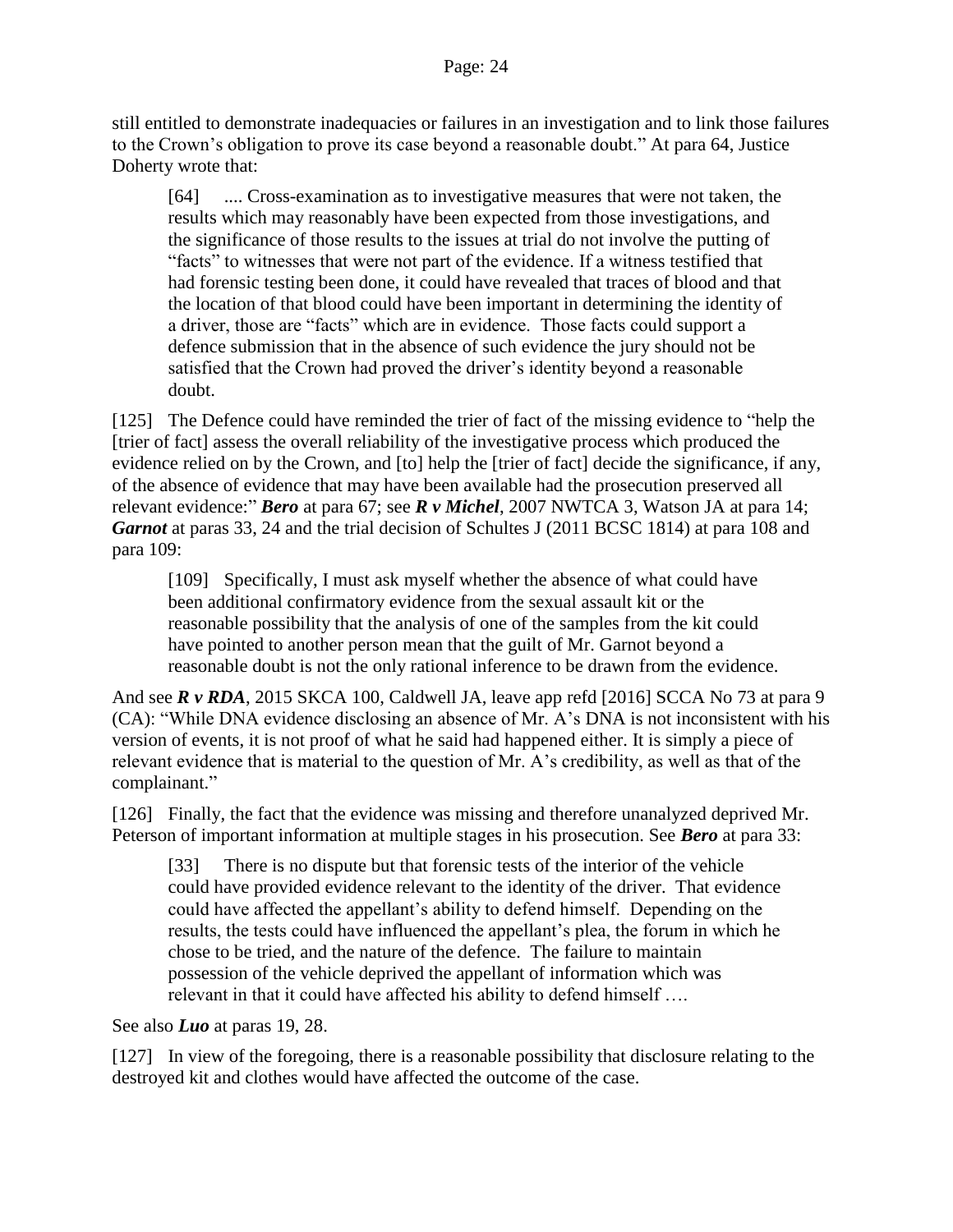## **3. The Reasons for the Destruction of the Evidence**

<span id="page-24-0"></span>[128] The late-disclosed reasons for the destruction of the evidence expose further reasonable possibilities that the outcome of the trial would have differed if the Defence had timely access to this information.

[129] I accept that the late disclosed information is likely relevant to the assessment of the Complainant's credibility.

[130] The Complainant did not want Mr. Johnson's DNA to be considered in connection with the analysis of the kit. The Complainant's position is puzzling. Mr. Johnson was her boyfriend and there would have been nothing remarkable in his DNA having been transferred to her.

[131] The Complainant's position respecting her boyfriend's DNA calls out for an explanation. Questioning might clarify whether the reason she gave was the true reason or the whole reason for not wanting the kit analyzed. There is a reasonable possibility that the Complainant's explanation would have been relevant to whether she had a motive to fabricate her evidence against Mr. Peterson. Evidence of motive to fabricate could undermine the Complainant's credibility.

[132] I acknowledge that this reasonable possibility does not entail that the Complainant would necessarily have disclosed evidence in questioning that would undermine her credibility. It would be possible (e.g.) that she was honouring a request by Mr. Johnson to keep his DNA from any police databank. One possibility does not cancel the other, at this stage of proceedings. But were the Complainant to provide an explanation along these lines, Mr. Johnson's incarceration in May, when the Complainant's opposition to obtaining his profile arose, could become relevant and Mr. Johnson might be required to testify. (I agree with the Crown that otherwise the relevance of Mr. Johnson's post-event incarceration would be hard to discern.)

[133] The Crown argued that any attempt to explore why the Complainant did not want to "involve" Mr. Johnson's DNA "would have unavoidably triggered an application under s. 276:" MCR at para 30. That is likely true, since the presupposition of the questioning would be that the Complainant had prior sexual contact with Mr. Johnson.

[134] The Crown claimed, though, that "a s. 276 application on those grounds would have to fail:" MCR at para 31. I disagree. Again, the decision on a yet-to-be-heard s. 276 application would be made by another judge, but Justice McLachlin precisely countenanced questioning designed or evidence proffered to show motive to fabricate in *R v Seaboyer*, [1991] 2 SCR 577 at 613-614 ("Another category of evidence eliminated by [then-] s. 276 relates to the right of the defence to attack the credibility of the complainant on the ground that the complainant was biased or had motive to fabricate the evidence").

[135] From the Defence perspective, one might argue that a cross-examination based on the late disclosure would not alleviate prejudice. The critical time to have cross-examined the Complainant would have been in her initial cross-examination. That time has come and gone: see *Luo* at para 28. However, none of the late disclosure issues surfaced in the initial crossexamination. Some time will pass before the new trial. A cross-examination on fresh material would not be a form of "do-over" for the Complainant.

[136] Again, in my opinion, there is a reasonable possibility that disclosure relating to the reasons for the destruction of the kit and the clothes would have affected the outcome of the case.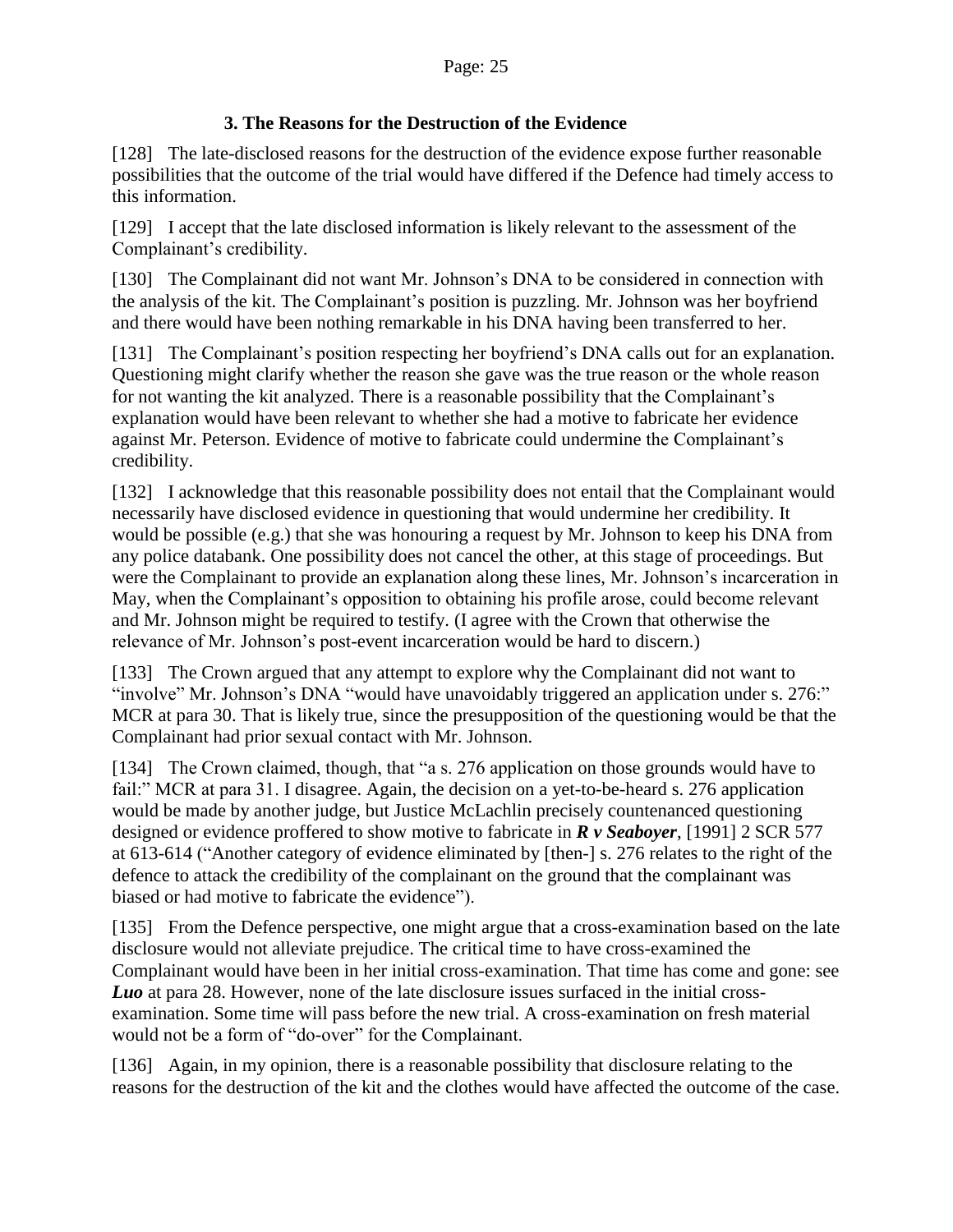## **4. Defence Due Diligence**

<span id="page-25-0"></span>[137] *Dixon* confirmed at para 37 that "[a] lack of due diligence is a significant factor in determining whether the Crown's non-disclosure affected the fairness of the trial process." See also para 55 ("... defence counsel is not entitled to assume at any point that all relevant information has been disclosed to the defence. Just as the Crown's disclosure obligations are ongoing, and persist throughout the trial process, so too does defence counsel's obligation to be duly diligent in pursuing disclosure").

[138] The Crown, very fairly, did not raise a lack of due diligence in seeking disclosure by prior (not current) counsel. The larger context for this application included another application by current counsel that have I not addressed in these reasons.

[139] I observe that current counsel, commencing on the day he received disclosure from the Crown, took steps to leading to the prompt discovery that the kit and the clothes had been destroyed and to the additional late disclosure. All the additional information was received within about a month from current counsel's requests for further disclosure. The evidence did not disclose that current counsel was required to take any steps to obtain the further disclosure other than asking for it.

[140] Current counsel was certainly duly diligent. As the parties have refrained from making prior counsel's conduct an issue, I will not embarrass any other proceedings with any unnecessary comments.

## **5. Conclusion**

<span id="page-25-1"></span>[141] I find, on a balance of probabilities, that the late disclosure of the destruction of the evidence and reasons for the destruction of the evidence establish reasonable possibilities that the outcome at trial would have been different had the disclosure occurred before Mr. Peterson was convicted.

[142] Mr. Peterson has therefore established, on a balance of probabilities, that his s. 7 rights to full answer and defence were violated by the late disclosure respecting the destruction of the evidence.

## **C. Remedy**

<span id="page-25-2"></span>[143] I said that this was not one of those rare cases that requires a stay as the appropriate remedy and that there are measures that may be taken to alleviate the prejudice arising from the destruction of the kit and the clothes – and I can now add the prejudice arising from the late disclosure of the destruction of the kit and clothes and of the reasons for the destruction.

## **1. Re-Opening**

<span id="page-25-3"></span>[144] In theory, I might re-open the trial. In practice, that would be inappropriate.

[145] My situation is akin to that described by Justice Trotter, as he then was, in *R v Drysdale*, 2011 ONSC 5451 at para 27-29:

[27] .... The problem with continuing the trial was that I had already made a very strong adverse finding of credibility against Mr. Drysdale, one that caused me to reject his evidence as a whole ....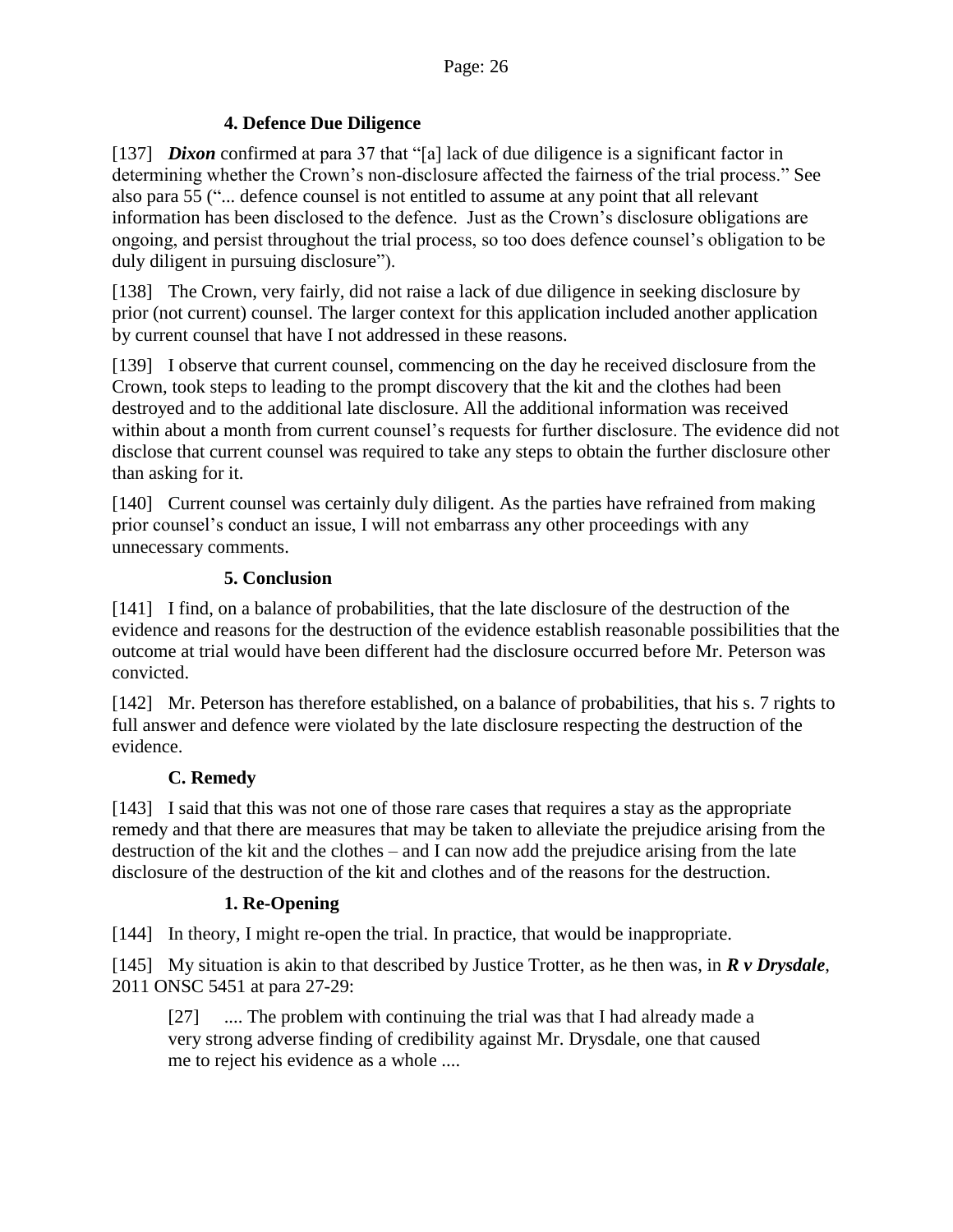[28] .... Any attempt to re-build my credibility findings on a different footing would be disingenuous ....

[29] Let me put it another way. If I were to continue the trial and permit further evidence to be called, short of finding Mr. Drysdale not guilty on all counts (a result I am not sure is warranted either), he, along with reasonably informed members of the public, would always wonder whether my "new" conclusions and reasons were infected by my prior adverse finding of credibility. Whatever result I reached would always be open to question ....

[146] Like Justice Trotter in *Drysdale*, I have made adverse credibility findings against Mr. Peterson. I convicted him. A reasonable person would not likely consider me to be the best judge to re-visit issues of credibility and inferences from missing evidence.

<span id="page-26-0"></span>[147] I shall not order that the trial be re-opened before me.

## **2. Mistrial**

[148] The trial is over and cannot be re-opened. By establishing the reasonable possibility that the destruction of the evidence and the late disclosure affected the outcome at trial, Mr. Peterson has demonstrated that he is entitled to a new trial: *Dixon* at para 35.

[149] Mr. Peterson's "ability to challenge credibility and reliability related to the Crown witness who was the entire basis of the Crown's case:" **R** v Loo, 2020 ABQB 573, Ross J at para 22; see *Barra* at paras 154-155.

[150] The new trial would not likely be much longer than the original one-day trial. Mr. Peterson's first trial did not involve a substantial expenditure of public resources or have any peculiar expenses or procedural complications associated with it. Neither will another trial. See *Loo* at para 22. There may or may not be *Jordan* concerns (*R v Jordan*, 2016 SCC 27; *R v JF*, 2022 SCC 17), but those are not before me.

[151] In my opinion, as Justice Trotter said in *Drysdale* at para 29, "[t]he only way to address this issue in a manner that is fair to both sides is to start all over again."

[152] The only way to start all over again is to declare a mistrial. I am satisfied, on a balance of probabilities, that a mistrial is warranted. The first remedial step, therefore, shall be to declare a mistrial.

[153] I acknowledge that continuing with this prosecution lies fully within the constitutional authority of the Crown: *Krieger v Law Society of Alberta*, 2002 SCC 65, Iacobucci and Major JJ at para 46.

## **3. Further Disclosure**

<span id="page-26-1"></span>[154] The Defence requested further disclosure. That was not opposed by the Crown. I do not consider the Defence request unreasonable or onerous. The specific order is set out below.

## **4. Costs**

<span id="page-26-2"></span>[155] The Crown did not engage in any misconduct amounting to bad faith. Neither did the Crown engage in a "marked and unacceptable departure from the reasonable standards expected of the prosecution." The errors were made by the RCMP in 2014 and thereafter when called on to provide disclosure.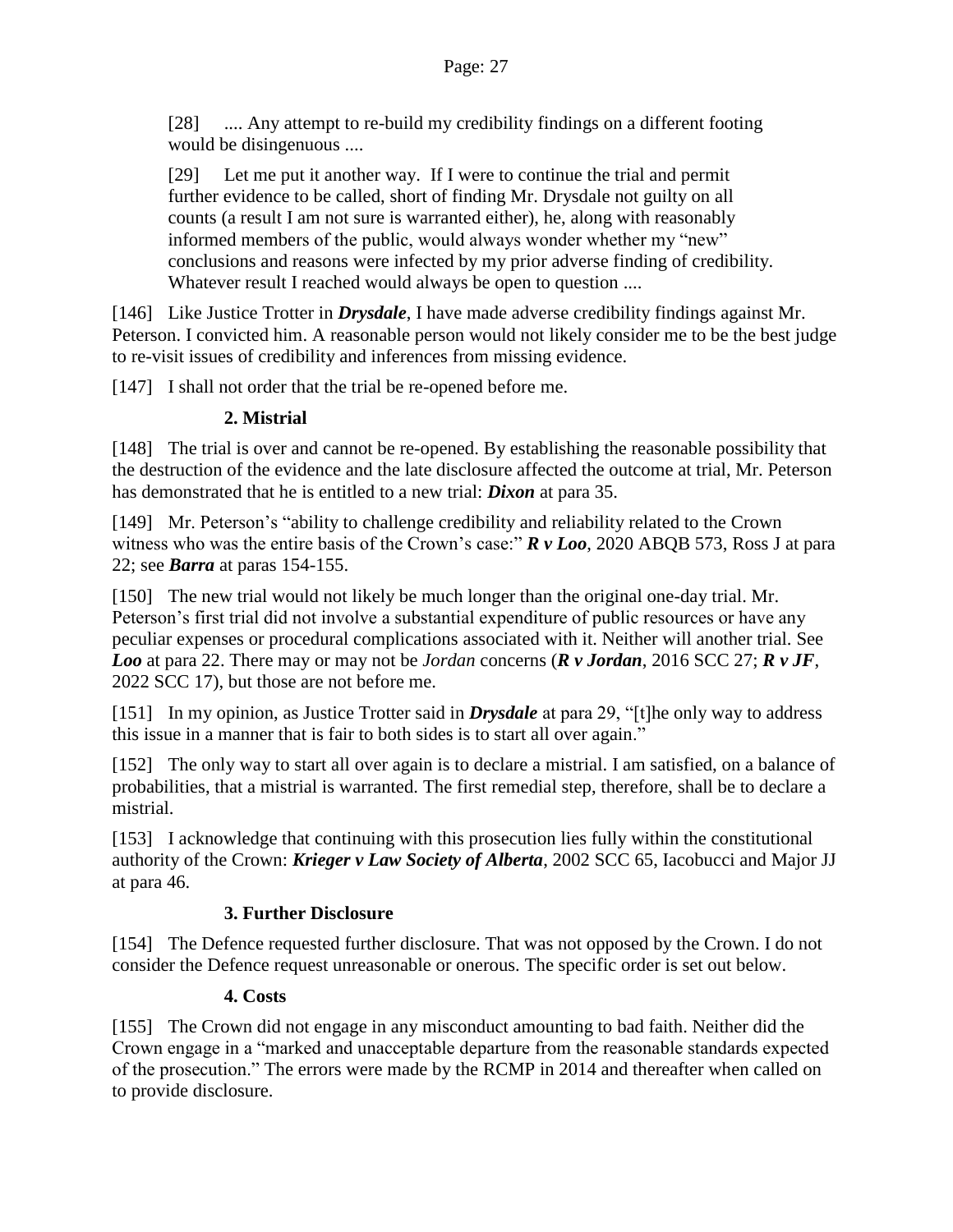[156] In *Matthews*, the Court of Appeal referred to "exceptional circumstances" that would warrant costs, including "where a defendant incurred legal fees for an initial trial that had to be reheard through no fault of his own (such as a reasonable apprehension of bias by the trial judge):" at para 98.

[157] The remedies I am granting Mr. Peterson rest on police errors. He is not at fault for those errors. Nonetheless, I cannot ignore the evidence. Current counsel was able to expeditiously obtain the information supporting my findings of s. 7 violations and remedies. I cannot find that access to that information would have been denied to prior counsel.

[158] Moreover, item 6 on p. 2 of Exhibit G to Shireen Bangash's second affidavit (Ms. Bangash was *not* prior counsel) suggests that prior counsel intentionally failed to pursue disclosure relating to the sexual assault kit.

[159] While the conduct of prior counsel should not be a bar to vindicating Mr. Peterson's rights to fundamental justice, I cannot find that an earlier lack of pursuit of disclosure justifies a monetary remedy for Mr. Peterson. Mr. Peterson's lawyer was his agent and through his agent, Mr. Peterson absorbed some responsibility for the progress of the trial. Again, from *Dixon* at para 37: "When counsel becomes or ought to become aware, from other relevant material produced by the Crown, of a failure to disclose further material, counsel must not remain passive. Rather, they must diligently pursue disclosure." If I were to grant costs, passivity would be its own reward.

[160] In the circumstances, I do not award Mr. Peterson costs for his trial before me. My determination is made solely under s. 24(1) of the *Charter*.

## <span id="page-27-0"></span>**VI. Declaration and Orders**

[161] I hereby declare a mistrial.

[162] The parties are directed to appear in Grande Prairie Criminal Appearance Court on June 27, 2022 at 2:00 p.m. to set a new trial date before another Justice of this Court.

[163] I hereby order that the following information be disclosed to the Defence, should it exist:

- the recording of the 911 call made in relation to this matter
- the photographs taken by members of the RCMP relating to this matter
- the criminal records of the Complainant and Eric Johnson
- the contact information for Eric Johnson
- all RCMP reports, notes, and other materials not previously disclosed that relate to the investigation of this matter including the notes of Cst. Milleker (Froese) from May 1 and 2, 2014 and her e-mails to any other parties relating to this matter.

If any of the information, records, or documents were but not longer are in the possession of the Crown or the RCMP, I direct that an explanation be provided for the lack of preservation of the information, records, or documents.